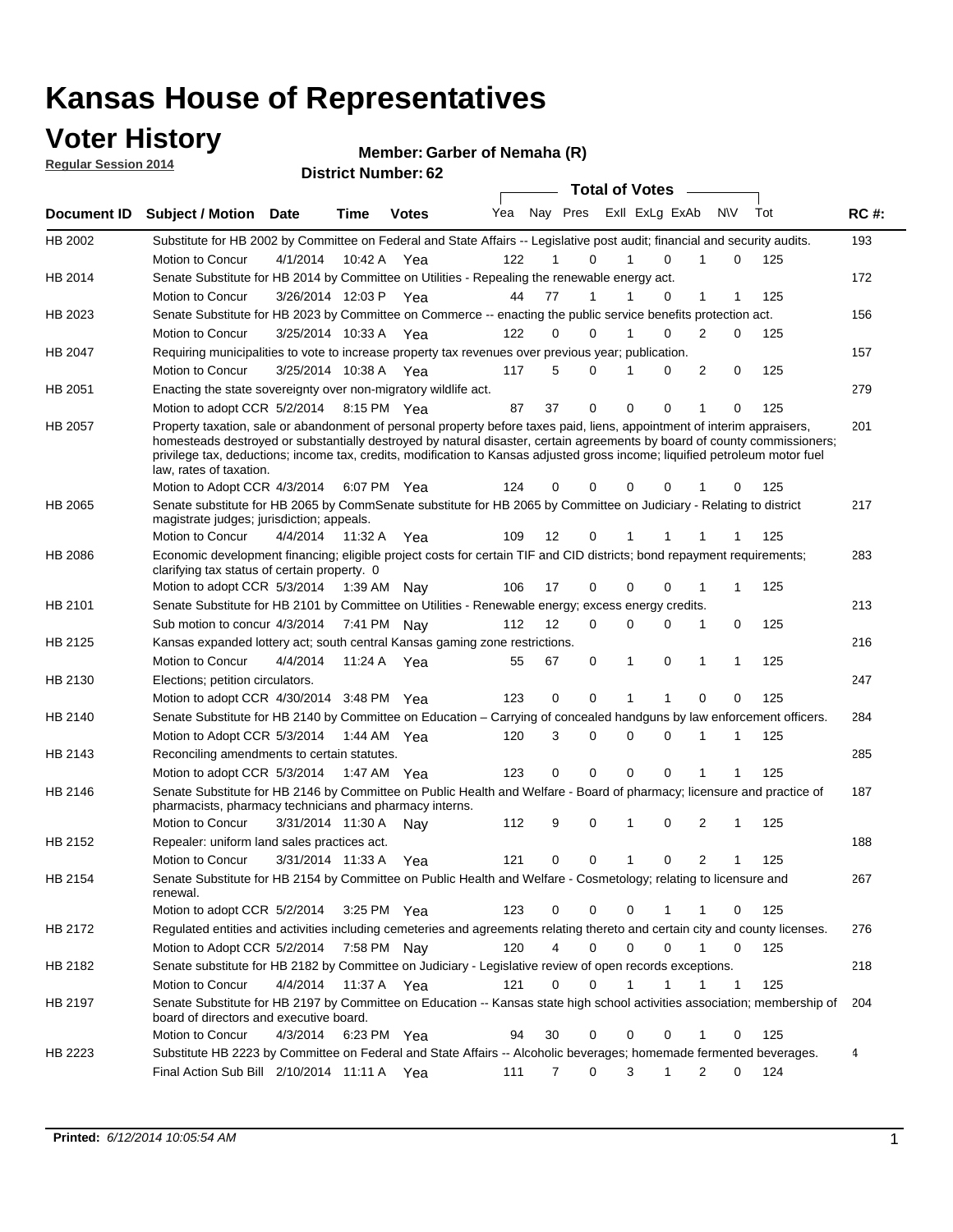#### **Voter History**

| <b>Regular Session 2014</b> | <u>.</u>                                                                                                                                                                                                                               |                   |             |              | Member: Garber of Nemaha (R) |          |             |          |                |          |              |     |             |  |
|-----------------------------|----------------------------------------------------------------------------------------------------------------------------------------------------------------------------------------------------------------------------------------|-------------------|-------------|--------------|------------------------------|----------|-------------|----------|----------------|----------|--------------|-----|-------------|--|
|                             | <b>District Number: 62</b><br><b>Total of Votes</b>                                                                                                                                                                                    |                   |             |              |                              |          |             |          |                |          |              |     |             |  |
| Document <b>ID</b>          | <b>Subject / Motion</b>                                                                                                                                                                                                                | <b>Date</b>       | Time        | <b>Votes</b> | Yea                          |          | Nay Pres    |          | ExII ExLg ExAb |          | N\V          | Tot | <b>RC#:</b> |  |
| HB 2223                     | Substitute for HB 2223 by Committee on Federal and State Affairs—Alcoholic beverages; homemade fermented beverages;<br>microbrewery gallonage expanded; liquor license length of citizenship.                                          |                   |             |              |                              |          |             |          |                |          |              |     | 205         |  |
|                             | Motion to Concur                                                                                                                                                                                                                       | 4/3/2014          | 6:27 PM Yea |              | 115                          | 9        | $\Omega$    | $\Omega$ | $\Omega$       |          | 0            | 125 |             |  |
| HB 2231                     | Senate Substitute for Substitute for HB 2231 by Committee on Ways and Means - Appropriations for FY 2014, FY 2015, FY<br>2016, FY 2017 and FY 2018 for various state agencies; capital improvement projects; claims against the state. |                   |             |              |                              |          |             |          |                |          |              |     | 282         |  |
|                             | Motion to adopt CCR 5/2/2014 9:48 PM Nay                                                                                                                                                                                               |                   |             |              | 70                           | 54       | $\mathbf 0$ | 0        | 0              |          | $\mathbf{0}$ | 125 |             |  |
| HB 2246                     | Substitute for HB 2246 by Committee on Commerce, Labor and Economic Development - Peer review for certain licensed<br>technical professions.                                                                                           |                   |             |              |                              |          |             |          |                |          |              |     | 38          |  |
|                             | EFA Sub Bill                                                                                                                                                                                                                           | 2/21/2014 1:34 PM |             | Yea          | 120                          | $\Omega$ | $\Omega$    |          | $\Omega$       | 2        |              | 124 |             |  |
| HB 2246                     | Substitute for HB 2246 by Committee on Commerce, Labor and Economic Development - Peer review for certain licensed<br>technical professions.                                                                                           |                   |             |              |                              |          |             |          |                |          |              |     | 260         |  |
|                             | Motion to Concur                                                                                                                                                                                                                       | 5/2/2014          | 11:40 A     | Yea          | 124                          | $\Omega$ | $\Omega$    | 0        |                | $\Omega$ | $\Omega$     | 125 |             |  |
| <b>HB 2272</b>              | Kansas expanded lottery act; southeast Kansas gaming zone; privilege fee and investment threshold amount reduced.                                                                                                                      |                   |             |              |                              |          |             |          |                |          |              |     | 200         |  |
|                             | Motion to Concur                                                                                                                                                                                                                       | 4/2/2014          | 4:18 PM Nay |              | 84                           | 36       | 0           | 0        | 0              |          | 4            | 125 |             |  |
| HB 2296                     | Campaign finance; permitted uses of campaign funds; increased exemption amount for certain candidates; contributor<br>information; lobbyist filings.                                                                                   |                   |             |              |                              |          |             |          |                |          |              |     | 248         |  |

287 Motion to Override 5/30/2014 10:24 A Yea 96 5 0 0 0 0 24 125 HB 2296 Veto Campaign finance; permitted uses of campaign funds; increased exemption amount for certain candidates; contributor information; lobbyist filings. 209 4/3/2014 HB 2298 Motion to Concur 4/3/2014 6:40 PM Yea 123 1 0 0 0 1 0 125 Senate Sub for HB 2298 by Committee on Judiciary - Uniform controlled substances act.Senate Sub for HB 2298 by Committee on Judiciary - Uniform controlled substances act. 6:40 PM Yea 1 Motion to adopt CCR 1/22/2014 11:45 A Nay 109 11 0 1 0 4 0 125 HB 2303 Relating to driver's license fees; driving under the influence equipment fund. 253 5/1/2014 HB 2312 Motion to Concur Yea 125 4:31 PM 123 2 0 0 00 0 Local governments; investment of idle funds; changes. Substitute for HB 2338 by Committee on Ways and Means - Judicial branch; supplemental appropriation for fiscal year 2015, 229 Motion to Adopt CCR 4/4/2014 7:17 PM Yea 66 57 0 0 0 2 0 125 HB 2338 judiciary operations; increasing various docket fees and creating new docket fees; annually, allowing the allocation of a budget for each judicial district court operations, chief judge would have the authority to expend funds as necessary to carry out the functions of such district if such chief judge elected to do so, including establishing what court personnel are necessary and their compensation; district court judges in judicial district elect chief judge and court of appeals judges elect chief judge of the court of appeals; district judge and district magistrate judge vacancies; statutory authority for longevity bonus for judicial branch employees repealed; nonseverability clause. 7:17 PM Yea 66 57 0 0 0 2 0 Senate Substitute for HB 2378 by Committee on Assessment and Taxation - Providing sales tax exemption for sales of certain 189 HB 2378 machinery and equipment used for surface mining activities.

4/30/2014 Motion to adopt CCR Yea 125 3:53 PM 119 4 1 0 00 1

3/31/2014 Motion to Concur Yea 125 11:35 A 117 4 0 0 21 1 Senate Substitute for HB 2389 by Committee on Judiciary - Crimes and criminal procedure; mistreatment of a dependent adult 277 Motion to Adopt CCR 5/2/2014 8:05 PM Yea 123 1 0 0 0 1 0 125 HB 2389 or an elder person; RICO; warrants; discharge of certain persons; appeals. 28 2/21/2014 Final Action Yea 124 11:13 A 120 1 0 0 20 1 HB 2398 Amended Relating to the Kansas revised limited liability company act. 163 Final Action 3/26/2014 10:55 A Yea 116 7 0 1 0 125 HB 2402 National day of the cowboy. 10:55 A 116 7 0 0 10 1 61 2/27/2014 Final Action Yea 124 10:16 A 104 19 0 0 10 0 HB 2417 Amended Expansion of rural opportunity zones. 6 2/12/2014 Final Action Yea 124 11:20 A 121 0 0 0 20 1 HB 2418 Adult care home licensure act; removal of outdated rule and regulation reference.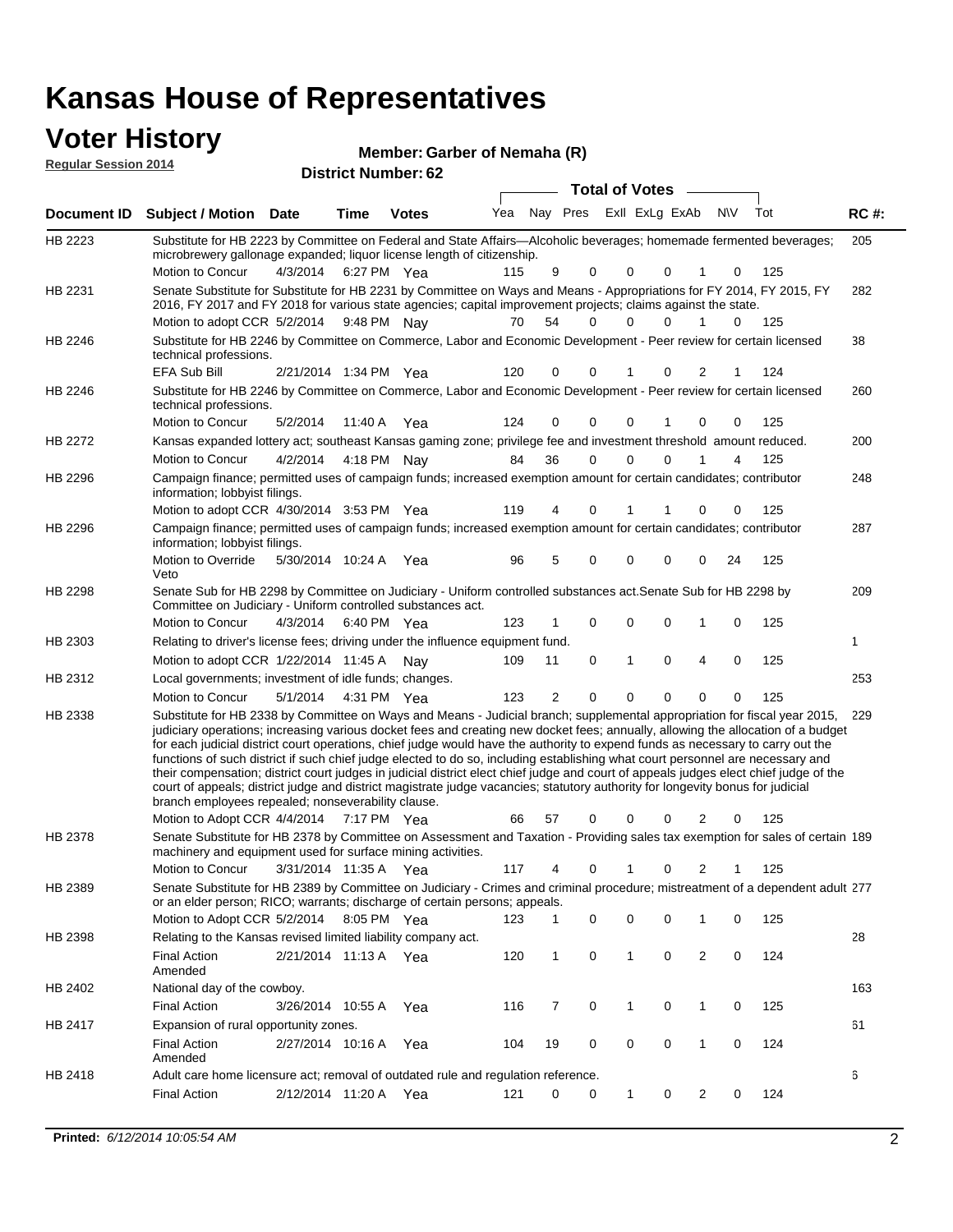### **Voter History**

**Regular Session 2014**

#### **Member: Garber of Nemaha (R)**

|             |                                                                                                                                                                                                                                                                                                                                                      |                       |         | <b>DISUILLINUIIIIDEI. UZ</b> |     |    |          | <b>Total of Votes</b> |                |                         |              |     |                |
|-------------|------------------------------------------------------------------------------------------------------------------------------------------------------------------------------------------------------------------------------------------------------------------------------------------------------------------------------------------------------|-----------------------|---------|------------------------------|-----|----|----------|-----------------------|----------------|-------------------------|--------------|-----|----------------|
| Document ID | <b>Subject / Motion Date</b>                                                                                                                                                                                                                                                                                                                         |                       | Time    | <b>Votes</b>                 | Yea |    | Nay Pres |                       | Exll ExLg ExAb |                         | N\V          | Tot | <b>RC#:</b>    |
| HB 2418     | Kansas department for aging and disability services; adult care homes                                                                                                                                                                                                                                                                                |                       |         |                              |     |    |          |                       |                |                         |              |     | 221            |
|             | Motion to Concur                                                                                                                                                                                                                                                                                                                                     | 4/4/2014              | 11:49 A | Yea                          | 122 | 0  | 0        | 1                     | 1              | 1                       | 0            | 125 |                |
| HB 2419     | City annexation; fire district territory; detachment.                                                                                                                                                                                                                                                                                                |                       |         |                              |     |    |          |                       |                |                         |              |     | 120            |
|             | <b>Final Action</b>                                                                                                                                                                                                                                                                                                                                  | 3/17/2014 11:19 A     |         | Yea                          | 122 | 0  | 0        | $\mathbf 0$           | 0              | 2                       | $\mathbf{1}$ | 125 |                |
| HB 2419     | City annexation; fire district territory; detachment.                                                                                                                                                                                                                                                                                                |                       |         |                              |     |    |          |                       |                |                         |              |     | 196            |
|             | Motion to Concur                                                                                                                                                                                                                                                                                                                                     | 4/2/2014              |         | 10:32 A Yea                  | 122 | 0  | 0        | $\mathbf 0$           | 0              | 2                       | $\mathbf{1}$ | 125 |                |
| HB 2420     | School crossing guards.                                                                                                                                                                                                                                                                                                                              |                       |         |                              |     |    |          |                       |                |                         |              |     | 5              |
|             | <b>Final Action</b><br>Amended                                                                                                                                                                                                                                                                                                                       | 2/10/2014 11:12 A     |         | Yea                          | 118 | 0  | 0        | 3                     | 1              | $\overline{2}$          | 0            | 124 |                |
| HB 2420     | School crossing guards.                                                                                                                                                                                                                                                                                                                              |                       |         |                              |     |    |          |                       |                |                         |              |     | 197            |
|             | Motion to Concur                                                                                                                                                                                                                                                                                                                                     | 4/2/2014              | 10:34 A | Yea                          | 123 | 0  | 0        | 0                     | 0              | $\overline{\mathbf{c}}$ | 0            | 125 |                |
| HB 2422     | Defining watercraft for purposes of taxation.                                                                                                                                                                                                                                                                                                        |                       |         |                              |     |    |          |                       |                |                         |              |     | 14             |
|             | <b>Final Action</b><br>Amended                                                                                                                                                                                                                                                                                                                       | 2/14/2014 11:13 A     |         | Yea                          | 118 | 0  | 0        | 2                     | $\mathbf 0$    | $\overline{4}$          | 0            | 124 |                |
| HB 2424     | Robert G. (Bob) Bethell interchange.                                                                                                                                                                                                                                                                                                                 |                       |         |                              |     |    |          |                       |                |                         |              |     | 85             |
|             | <b>EFA Sub Bill</b>                                                                                                                                                                                                                                                                                                                                  | 2/27/2014 4:03 PM Yea |         |                              | 119 | 4  | 0        | 0                     | 0              | 1                       | 0            | 124 |                |
| HB 2424     | Substitute for HB 2424 by Committee on Transportation - Designating the Robert G. (Bob) Bethell interchange; the SGT David 190<br>Enzbrenner memorial highway; t the Pack S Clair highway; the ancient Indian traders trail; the Harper county veterans<br>memorial highway; the Bonnie Huy memorial highway; the Bonnie Sharp memorial interchange. |                       |         |                              |     |    |          |                       |                |                         |              |     |                |
|             | Motion to Concur                                                                                                                                                                                                                                                                                                                                     | 3/31/2014 11:37 A Yea |         |                              | 117 | 3  | 0        | $\mathbf{1}$          | 0              | $\overline{2}$          | 2            | 125 |                |
| HB 2429     | Making the water conservation program part of and supplemental to the Kansas water appropriation act.                                                                                                                                                                                                                                                |                       |         |                              |     |    |          |                       |                |                         |              |     | $\overline{7}$ |
|             | <b>Final Action</b><br>Amended                                                                                                                                                                                                                                                                                                                       | 2/12/2014 11:22 A     |         | Yea                          | 121 | 0  | 0        | 1                     | $\Omega$       | $\overline{2}$          | 0            | 124 |                |
| HB 2430     | Promoting employment across Kansas act; benefits.                                                                                                                                                                                                                                                                                                    |                       |         |                              |     |    |          |                       |                |                         |              |     | 90             |
|             | EFA Sub Bill                                                                                                                                                                                                                                                                                                                                         | 2/27/2014 4:08 PM Nay |         |                              | 110 | 13 | 0        | $\mathbf 0$           | 0              | 1                       | 0            | 124 |                |
| HB 2430     | Substitute for HB 2430 by Committee on Commerce, Labor and Economic Development - Promoting employment across                                                                                                                                                                                                                                        |                       |         |                              |     |    |          |                       |                |                         |              |     | 278            |
|             | Kansas act; benefits.<br>Motion to adopt CCR 5/2/2014 8:09 PM Nay                                                                                                                                                                                                                                                                                    |                       |         |                              | 114 | 10 | 0        | 0                     | 0              | 1                       | 0            | 125 |                |
| HB 2433     | Relating to the Kansas uniform securities act.                                                                                                                                                                                                                                                                                                       |                       |         |                              |     |    |          |                       |                |                         |              |     | 62             |
|             | <b>Final Action</b><br>Amended                                                                                                                                                                                                                                                                                                                       | 2/27/2014 10:17 A Yea |         |                              | 123 | 0  | 0        | $\mathbf 0$           | $\mathbf 0$    | 1                       | 0            | 124 |                |
| HB 2433     | Relating to the Kansas uniform securities act.                                                                                                                                                                                                                                                                                                       |                       |         |                              |     |    |          |                       |                |                         |              |     | 243            |
|             | Motion to adopt CCR 4/30/2014 3:27 PM Yea                                                                                                                                                                                                                                                                                                            |                       |         |                              | 123 | 0  | 0        | 1                     | 1              | $\mathbf 0$             | 0            | 125 |                |
| HB 2436     | Substitute for HB 2436 by Committee on Vision 2020 - Boards of cosmetology and barbering; agreements on inspectors of<br>dual-licensed facilities.                                                                                                                                                                                                   |                       |         |                              |     |    |          |                       |                |                         |              |     | 19             |
|             | Final Action Sub Bill 2/19/2014 11:32 A                                                                                                                                                                                                                                                                                                              |                       |         | Yea                          | 122 | 0  | 0        | 0                     | 0              | $\overline{2}$          | 0            | 124 |                |
| HB 2436     | Substitute for HB 2436 by Committee on Vision 2020 - Boards of cosmetology and barbering; agreements on inspectors of<br>dual-licensed facilities.                                                                                                                                                                                                   |                       |         |                              |     |    |          |                       |                |                         |              |     | 206            |
|             | Motion to Concur                                                                                                                                                                                                                                                                                                                                     | 4/3/2014              |         | 6:30 PM Yea                  | 117 | 7  | 0        | 0                     | 0              | 1                       | 0            | 125 |                |
| HB 2440     | Emerging industry investment act; treatment of certain bioscience companies.                                                                                                                                                                                                                                                                         |                       |         |                              |     |    |          |                       |                |                         |              |     | 39             |
|             | <b>Emergency Final</b><br>Action                                                                                                                                                                                                                                                                                                                     | 2/21/2014 1:36 PM Yea |         |                              | 116 | 4  | 0        | $\mathbf{1}$          | 0              | 2                       | $\mathbf{1}$ | 124 |                |
| HB 2442     | Escalating penalties for repeat felony evade and elude cases.                                                                                                                                                                                                                                                                                        |                       |         |                              |     |    |          |                       |                |                         |              |     | 107            |
|             | EFA Sub Bill                                                                                                                                                                                                                                                                                                                                         | 2/27/2014 4:32 PM Yea |         |                              | 111 | 12 | 0        | 0                     | 0              | 1                       | 0            | 124 |                |
| HB 2444     | Spendthrift trusts.                                                                                                                                                                                                                                                                                                                                  |                       |         |                              |     |    |          |                       |                |                         |              |     | 36             |
|             | <b>Emergency Final</b><br><b>Action Amend</b>                                                                                                                                                                                                                                                                                                        | 2/21/2014 1:32 PM Yea |         |                              | 120 | 0  | 0        | $\mathbf{1}$          | 0              | $\overline{2}$          | $\mathbf{1}$ | 124 |                |
| HB 2444     | Spendthrift trusts.                                                                                                                                                                                                                                                                                                                                  |                       |         |                              |     |    |          |                       |                |                         |              |     | 198            |
|             | Motion to Concur                                                                                                                                                                                                                                                                                                                                     | 4/2/2014              | 10:37 A | Yea                          | 123 | 0  | 0        | 0                     | 0              | $\overline{2}$          | 0            | 125 |                |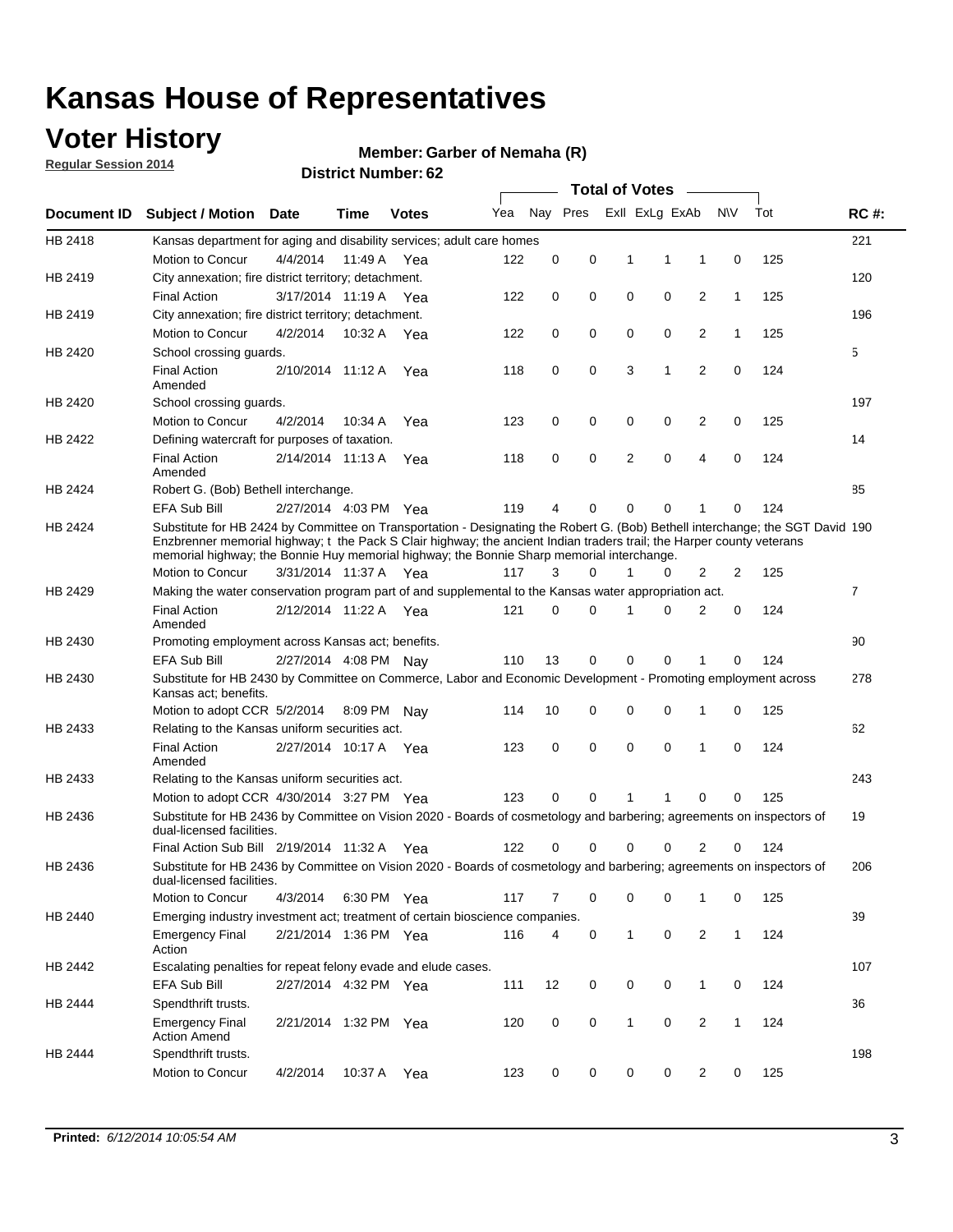#### **Voter History Regular Session 2014**

| Member: Garber of Nemaha (R) |  |  |
|------------------------------|--|--|
|------------------------------|--|--|

| <b>District Number: 62</b> |  |
|----------------------------|--|
|                            |  |

|                    |                                                                                                                                                                                                                                                                                                                                 | <b>Total of Votes</b> |      |              |     |    |             |  |                |             |                |             |     |             |
|--------------------|---------------------------------------------------------------------------------------------------------------------------------------------------------------------------------------------------------------------------------------------------------------------------------------------------------------------------------|-----------------------|------|--------------|-----|----|-------------|--|----------------|-------------|----------------|-------------|-----|-------------|
| <b>Document ID</b> | <b>Subject / Motion Date</b>                                                                                                                                                                                                                                                                                                    |                       | Time | <b>Votes</b> | Yea |    | Nay Pres    |  | Exll ExLg ExAb |             |                | N\V         | Tot | <b>RC#:</b> |
| HB 2445            | Allowing for criminal discovery materials to be provided to defendant or defendant's counsel.                                                                                                                                                                                                                                   |                       |      |              |     |    |             |  |                |             |                |             |     | 63          |
|                    | <b>Final Action</b><br>Amended                                                                                                                                                                                                                                                                                                  | 2/27/2014 10:19 A Yea |      |              | 123 | 0  | 0           |  | 0              | 0           | 1              | 0           | 124 |             |
| HB 2446            | District courts; court trustee operations fund. judicial process; concerning sentencing dispositions, probation and postrelease<br>supervision; concerning expungement of driving under the influence and criminal refusal convictions; concerning trials,<br>conduct of jury after case is submitted.                          |                       |      |              |     |    |             |  |                |             |                |             |     | 8           |
|                    | <b>Final Action</b>                                                                                                                                                                                                                                                                                                             | 2/12/2014 11:23 A Yea |      |              | 121 | 0  | 0           |  |                | 0           | 2              | 0           | 124 |             |
| HB 2446            | Senate Substitute for HB 2446 by Committee on Judiciary - Courts; allocating moneys from driver's license fees to judicial<br>branch nonjudicial salary adjustment fund; allowing chief justice to authorize expenditures from court trustee operations fund in<br>certain judicial districts; time limits for court decisions. |                       |      |              |     |    |             |  |                |             |                |             |     | 239         |
|                    | Motion to adopt CCR 4/30/2014 3:01 PM Yea                                                                                                                                                                                                                                                                                       |                       |      |              | 121 | 2  | 0           |  | 1              | 1           | 0              | 0           | 125 |             |
| <b>HB 2447</b>     | Real property; trespass and liability.                                                                                                                                                                                                                                                                                          |                       |      |              |     |    |             |  |                |             |                |             |     | 29          |
|                    | <b>Final Action</b><br>Amended                                                                                                                                                                                                                                                                                                  | 2/21/2014 11:14 A Yea |      |              | 119 | 2  | $\mathbf 0$ |  | $\mathbf{1}$   | $\mathbf 0$ | 2              | $\mathbf 0$ | 124 |             |
| HB 2447            | Real property; trespass and liability.                                                                                                                                                                                                                                                                                          |                       |      |              |     |    |             |  |                |             |                |             |     | 202         |
|                    | Motion to Adopt CCR 4/3/2014                                                                                                                                                                                                                                                                                                    |                       |      | 6:10 PM Yea  | 122 | 2  | 0           |  | 0              | 0           | 1              | 0           | 125 |             |
| HB 2448            | Interference with judicial process.                                                                                                                                                                                                                                                                                             |                       |      |              |     |    |             |  |                |             |                |             |     | 30          |
|                    | <b>Final Action</b>                                                                                                                                                                                                                                                                                                             | 2/21/2014 11:16 A Yea |      |              | 121 | 0  | 0           |  | 1              | 0           | 2              | 0           | 124 |             |
| HB 2448            | Senate Substitute for HB 2448 by Committee on Judiciary - Updating provisions relating to the Kansas bureau of<br>investigation's DNA database; amending the crime of interference with                                                                                                                                         |                       |      |              |     |    |             |  |                |             |                |             |     | 240         |
|                    | Motion to adopt CCR 4/30/2014 3:10 PM Yea                                                                                                                                                                                                                                                                                       |                       |      |              | 116 | 7  | 0           |  | 1              | 1           | 0              | 0           | 125 |             |
| HB 2451            | Electric utilities; creating the electric highway fee.                                                                                                                                                                                                                                                                          |                       |      |              |     |    |             |  |                |             |                |             |     | 96          |
|                    | EFA Sub Bill                                                                                                                                                                                                                                                                                                                    | 2/27/2014 4:18 PM Nay |      |              | 64  | 59 | 0           |  | 0              | 0           | 1              | 0           | 124 |             |
| HB 2451            | Substitute for HB 2451 by Committee on Transportation - Increasing registration fees for electric vehicles.                                                                                                                                                                                                                     |                       |      |              |     |    |             |  |                |             |                |             |     | 207         |
|                    | Motion to Concur                                                                                                                                                                                                                                                                                                                | 4/3/2014              |      | 6:34 PM Yea  | 94  | 30 | 0           |  | $\Omega$       | 0           | 1              | 0           | 125 |             |
| HB 2452            | Substitute for HB 2452 by Committee on Transportation - Distinctive license plates; donate life, disabled veterans, rotary<br>international, Kansas horse council.                                                                                                                                                              |                       |      |              |     |    |             |  |                |             |                |             |     | 41          |
|                    | <b>EFA Sub Bill</b>                                                                                                                                                                                                                                                                                                             | 2/21/2014 1:39 PM Yea |      |              | 120 | 0  | 0           |  |                | 0           | 2              | 1           | 124 |             |
| HB 2452            | Substitute for HB 2452 by Committee on Transportation - Distinctive license plates; donate life, disabled veterans, rotary<br>international, Kansas horse council, motorcycles.                                                                                                                                                 |                       |      |              |     |    |             |  |                |             |                |             |     | 208         |
|                    | Motion to Concur                                                                                                                                                                                                                                                                                                                | 4/3/2014              |      | 6:37 PM Yea  | 123 | 1  | 0           |  | $\mathbf 0$    | 0           | 1              | 0           | 125 |             |
| HB 2453            | Protecting religious freedom regarding marriage.                                                                                                                                                                                                                                                                                |                       |      |              |     |    |             |  |                |             |                |             |     | 9           |
|                    | <b>Final Action</b><br>Amended                                                                                                                                                                                                                                                                                                  | 2/12/2014 11:28 A Yea |      |              | 72  | 49 | 0           |  | 1              | $\Omega$    | 2              | 0           | 124 |             |
| HB 2455            | Property tax exemption for certain utility systems located on military installation.                                                                                                                                                                                                                                            |                       |      |              |     |    |             |  |                |             |                |             |     | 108         |
|                    | <b>Emergency Final</b><br><b>Action Amend</b>                                                                                                                                                                                                                                                                                   | 3/6/2014              |      | 11:23 A Yea  | 119 | 1  | 0           |  | 2              | 1           | $\overline{2}$ | 0           | 125 |             |
| HB 2456            | Property taxation; defining commercial and industrial machinery and equipment; motor vehicles, members of military service<br>and active guard and reservists.                                                                                                                                                                  |                       |      |              |     |    |             |  |                |             |                |             |     | 49          |
|                    | <b>Final Action</b><br>Amended                                                                                                                                                                                                                                                                                                  | 2/26/2014 11:32 A Yea |      |              | 100 | 23 | 0           |  | 0              | 0           | 1              | 0           | 124 |             |
| HB 2463            | Creating civil liability for acts of terrorism; forfeiture of property related to violations of certain criminal acts.                                                                                                                                                                                                          |                       |      |              |     |    |             |  |                |             |                |             |     | 50          |
|                    | <b>Final Action</b><br>Amended                                                                                                                                                                                                                                                                                                  | 2/26/2014 11:33 A Yea |      |              | 123 | 0  | 0           |  | 0              | 0           | $\mathbf{1}$   | 0           | 124 |             |
| HB 2463            | Creating civil liability for acts of terrorism; forfeiture of property related to violations of certain criminal acts.                                                                                                                                                                                                          |                       |      |              |     |    |             |  |                |             |                |             |     | 194         |
|                    | Motion to Concur                                                                                                                                                                                                                                                                                                                | 4/1/2014              |      | 10:46 A Yea  | 123 | 0  | $\mathbf 0$ |  | 1              | 0           | 1              | 0           | 125 |             |
| HB 2464            | Allowing banks, trust companies and savings and loans to claim the expensing deduction for privilege tax filers under the<br>Kansas income tax act.                                                                                                                                                                             |                       |      |              |     |    |             |  |                |             |                |             |     | 15          |
|                    | Final Action<br>Amended                                                                                                                                                                                                                                                                                                         | 2/14/2014 11:14 A Yea |      |              | 118 | 0  | 0           |  | 2              | 0           | 4              | 0           | 124 |             |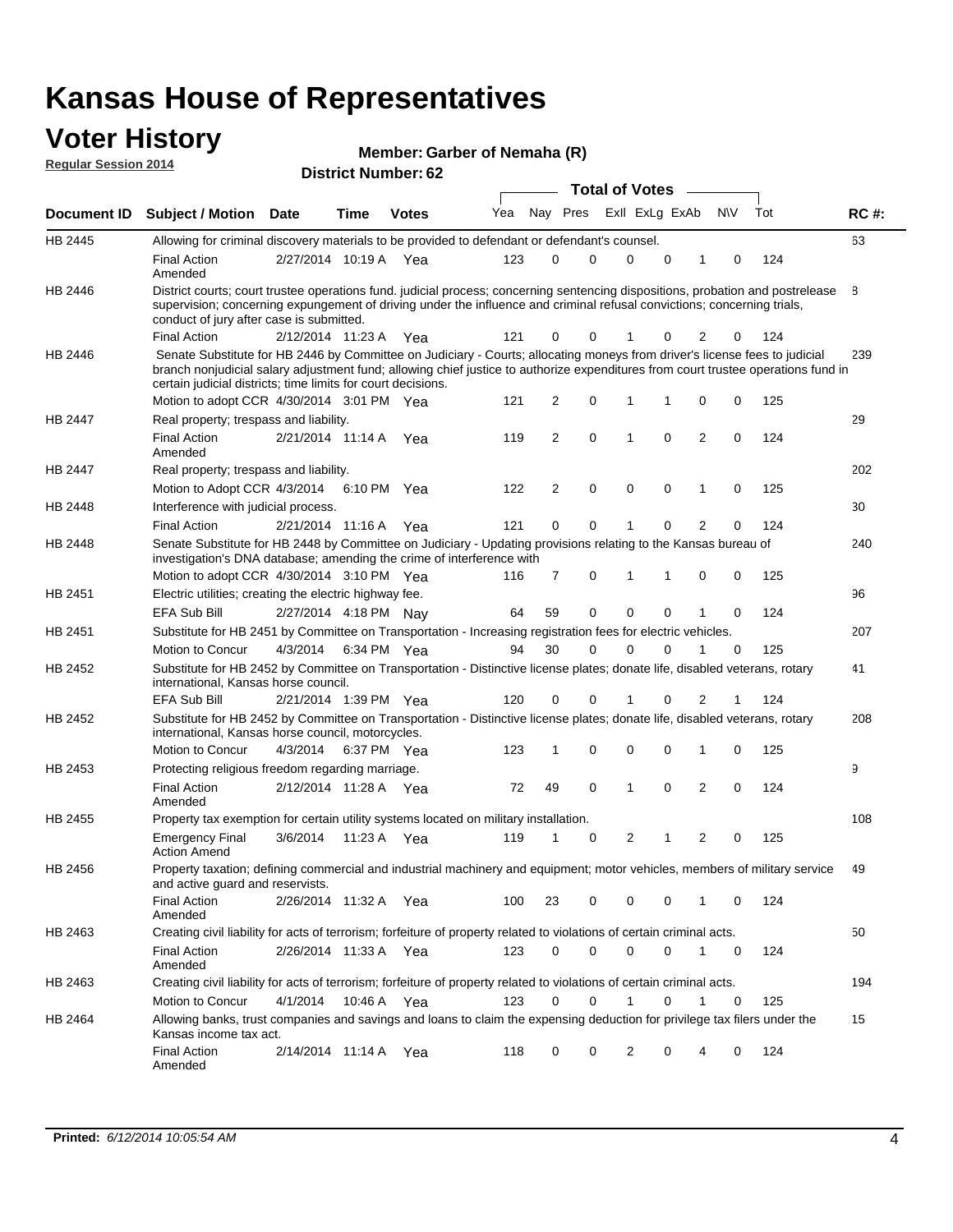### **Voter History**

**Regular Session 2014**

#### **Member: Garber of Nemaha (R)**

|                |                                                                                                                                                                             |                       |         |              |     |                |          | <b>Total of Votes</b> |                |                |             |     |             |
|----------------|-----------------------------------------------------------------------------------------------------------------------------------------------------------------------------|-----------------------|---------|--------------|-----|----------------|----------|-----------------------|----------------|----------------|-------------|-----|-------------|
|                | Document ID Subject / Motion Date                                                                                                                                           |                       | Time    | <b>Votes</b> | Yea |                | Nay Pres |                       | Exll ExLg ExAb |                | <b>NV</b>   | Tot | <b>RC#:</b> |
| HB 2466        | Relating to administrative procedure; judicial review.                                                                                                                      |                       |         |              |     |                |          |                       |                |                |             |     | 37          |
|                | <b>Emergency Final</b><br><b>Action Amend</b>                                                                                                                               | 2/21/2014 1:33 PM Yea |         |              | 118 | 2              | 0        | 1                     | 0              | 2              | 1           | 124 |             |
| HB 2470        | Purchasing authority for certain insurance by the state board of regents for state educational institutions.                                                                |                       |         |              |     |                |          |                       |                |                |             |     | 16          |
|                | <b>Final Action</b>                                                                                                                                                         | 2/17/2014 11:20 A Yea |         |              | 120 | 0              | 0        | 3                     | 0              | 1              | 0           | 124 |             |
| HB 2475        | Personal financial literacy program as a requirement for high school graduation.                                                                                            |                       |         |              |     |                |          |                       |                |                |             |     | 126         |
|                | <b>Final Action</b><br>Amended                                                                                                                                              | 3/19/2014 11:22 A Yea |         |              | 110 | 12             | 0        | 0                     | 1              | 2              | $\mathbf 0$ | 125 |             |
| <b>HB 2478</b> | Venue for crimes committed with an electronic device.                                                                                                                       |                       |         |              |     |                |          |                       |                |                |             |     | 51          |
|                | <b>Final Action</b>                                                                                                                                                         | 2/26/2014 11:34 A     |         | Yea          | 123 | 0              | 0        | $\mathbf 0$           | $\mathbf 0$    | 1              | 0           | 124 |             |
| HB 2479        | Removing 2015 sunset provision from law requiring ignition interlock device after first test failure or alcohol or drug-related<br>conviction.                              |                       |         |              |     |                |          |                       |                |                |             |     | 115         |
|                | <b>Final Action</b><br>Amended                                                                                                                                              | 3/14/2014 11:14 A     |         | Yea          | 117 | 0              | 0        | 2                     | 1              | 4              | 1           | 125 |             |
| HB 2479        | Removing 2015 sunset provision from law requiring ignition interlock device after first test failure or alcohol or drug-related<br>conviction.                              |                       |         |              |     |                |          |                       |                |                |             |     | 210         |
|                | Motion to Concur                                                                                                                                                            | 4/3/2014              |         | 6:47 PM Yea  | 122 | 2              | 0        | $\mathbf 0$           | $\mathbf 0$    | 1              | 0           | 125 |             |
| HB 2480        | Repealing the review of TeleKansas I.                                                                                                                                       |                       |         |              |     |                |          |                       |                |                |             |     | 64          |
|                | <b>Final Action</b><br>Amended                                                                                                                                              | 2/27/2014 10:20 A     |         | Yea          | 123 | 0              | 0        | $\mathbf 0$           | $\mathbf 0$    | 1              | 0           | 124 |             |
| HB 2480        | Repealing the review of TeleKansas I.                                                                                                                                       |                       |         |              |     |                |          |                       |                |                |             |     | 250         |
|                | Motion to Concur                                                                                                                                                            | 5/1/2014              |         | 1:54 PM Yea  | 123 | 1              | 0        | 0                     | $\mathbf 0$    | 0              | 1           | 125 |             |
| HB 2482        | Authority of state corporation commission to intervene in court proceedings.                                                                                                |                       |         |              |     |                |          |                       |                |                |             |     | 65          |
|                | <b>Final Action</b><br>Amended                                                                                                                                              | 2/27/2014 10:21 A     |         | Yea          | 121 | 2              | 0        | 0                     | $\mathbf 0$    | 1              | $\mathbf 0$ | 124 |             |
| HB 2482        | Senate Substitute for HB 2482 by Committee on Utilities - Creating the energy efficiency investment act.                                                                    |                       |         |              |     |                |          |                       |                |                |             |     | 211         |
|                | Motion to Concur                                                                                                                                                            | 4/3/2014 7:02 PM Nay  |         |              | 99  | 25             | 0        | 0                     | 0              | 1              | 0           | 125 |             |
| HB 2487        | Construction of electric transmission lines and certificates of public convenience and necessity.                                                                           |                       |         |              |     |                |          |                       |                |                |             |     | 66          |
|                | <b>Final Action</b><br>Amended                                                                                                                                              | 2/27/2014 10:22 A     |         | Yea          | 113 | 10             | 0        | 0                     | 0              | 1              | 0           | 124 |             |
| HB 2487        | Relating to the powers and duties of the state corporation commission; construction of electric transmission lines and<br>certificates of public convenience and necessity. |                       |         |              |     |                |          |                       |                |                |             |     | 254         |
|                | Sub motion to concur 5/1/2014                                                                                                                                               |                       |         | 4:36 PM Yea  | 117 | 8              | 0        | 0                     | 0              | 0              | 0           | 125 |             |
| HB 2488        | Kansas electric transmission authority and the purpose and composition of the authority.                                                                                    |                       |         |              |     |                |          |                       |                |                |             |     | 10          |
|                | <b>Final Action</b><br>Amended                                                                                                                                              | 2/12/2014 11:30 A     |         | Yea          | 108 | 13             | 0        | 1                     | 0              | 2              | 0           | 124 |             |
| HB 2488        | Kansas electric transmission authority and the purpose and composition of the authority.                                                                                    |                       |         |              |     |                |          |                       |                |                |             |     | 158         |
|                | Motion to Concur                                                                                                                                                            | 3/25/2014 10:43 A     |         | Yea          | 107 | 15             | 0        | 1                     | 0              | 2              | 0           | 125 |             |
| HB 2489        | Legislative review of exceptions to disclosure of public records.                                                                                                           |                       |         |              |     |                |          |                       |                |                |             |     | 67          |
|                | <b>Final Action</b><br>Amended                                                                                                                                              | 2/27/2014 10:23 A Yea |         |              | 122 | $\mathbf 1$    | 0        | 0                     | $\mathbf 0$    | 1              | 0           | 124 |             |
| HB 2490        | Criminal procedure; conduct of jury after case is submitted.                                                                                                                |                       |         |              |     |                |          |                       |                |                |             |     | 31          |
|                | <b>Final Action</b><br>Amended                                                                                                                                              | 2/21/2014 11:17 A Yea |         |              | 121 | 0              | 0        | 1                     | $\mathbf 0$    | 2              | 0           | 124 |             |
| HB 2490        | Capital murder; attempt; murder in the first degree; sentencing.                                                                                                            |                       |         |              |     |                |          |                       |                |                |             |     | 241         |
|                | Motion to adopt CCR 4/30/2014 3:16 PM Yea                                                                                                                                   |                       |         |              | 123 | 0              | 0        | $\mathbf{1}$          | 1              | 0              | 0           | 125 |             |
| HB 2491        | Kansas tort claims act; attorney may appear in small claims action.                                                                                                         |                       |         |              |     |                |          |                       |                |                |             |     | 20          |
|                | <b>Final Action</b><br>Amended                                                                                                                                              | 2/19/2014 11:34 A Yea |         |              | 120 | 2              | 0        | 0                     | $\pmb{0}$      | $\overline{2}$ | 0           | 124 |             |
| HB 2491        | Kansas tort claims act; attorney may appear in small claims action.                                                                                                         |                       |         |              |     |                |          |                       |                |                |             |     | 199         |
|                | Motion to Concur                                                                                                                                                            | 4/2/2014              | 10:40 A | Yea          | 121 | $\overline{2}$ | 0        | 0                     | 0              | $\overline{2}$ | 0           | 125 |             |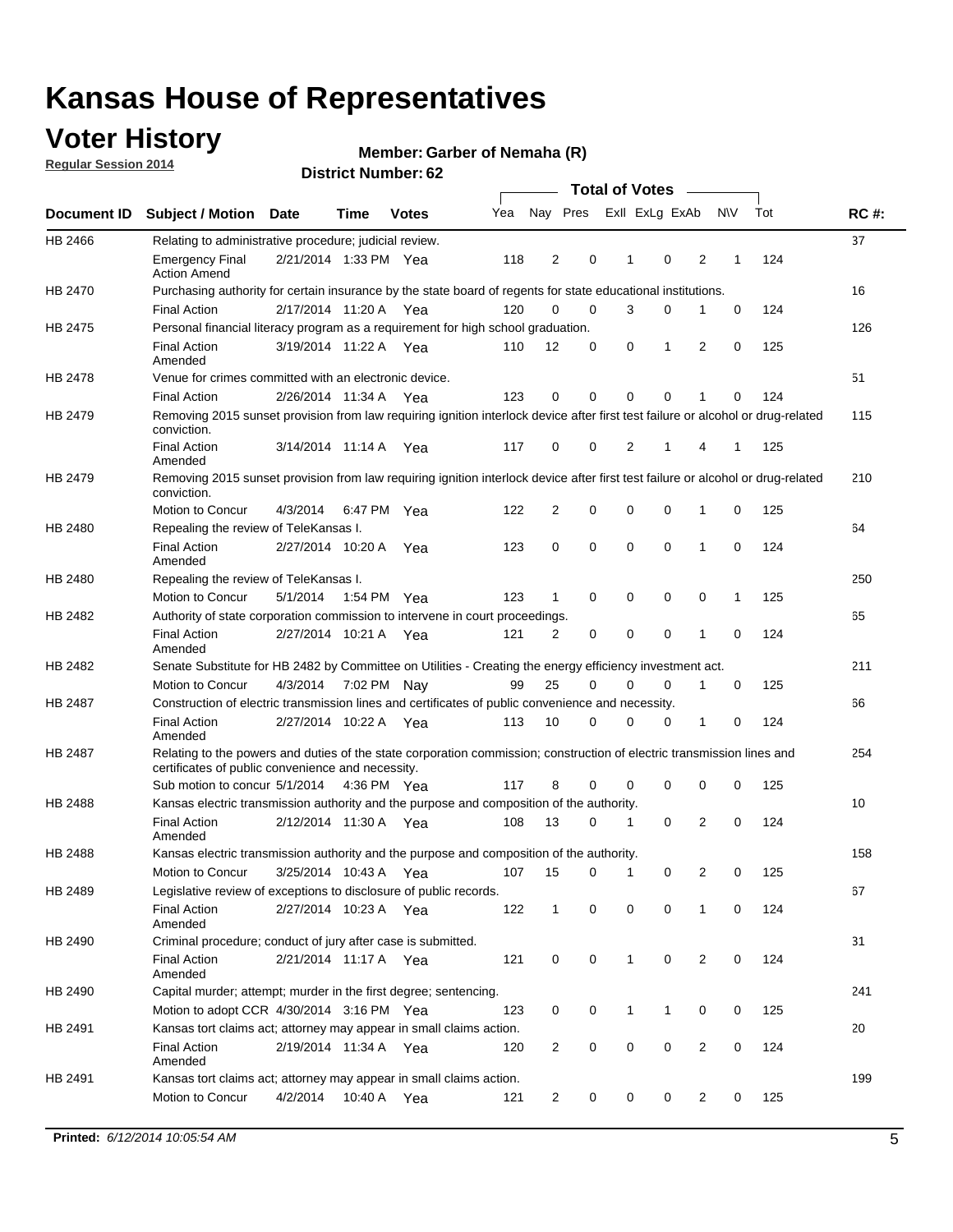### **Voter History**

**Regular Session 2014**

#### **Member: Garber of Nemaha (R)**

|                |                                                                                                                                                                                                                                                        |                       |             |              |     | <b>Total of Votes</b> |             |                |              |                |              |     |              |
|----------------|--------------------------------------------------------------------------------------------------------------------------------------------------------------------------------------------------------------------------------------------------------|-----------------------|-------------|--------------|-----|-----------------------|-------------|----------------|--------------|----------------|--------------|-----|--------------|
|                | Document ID Subject / Motion Date                                                                                                                                                                                                                      |                       | Time        | <b>Votes</b> | Yea | Nay Pres              |             | Exll ExLg ExAb |              |                | <b>NV</b>    | Tot | <b>RC#:</b>  |
| HB 2493        | Relating to surety regulation, appearance bonds and unlawful sexual relations.                                                                                                                                                                         |                       |             |              |     |                       |             |                |              |                |              |     | 23           |
|                | <b>Final Action</b><br>Amended                                                                                                                                                                                                                         | 2/20/2014 11:14 A Yea |             |              | 113 | 10                    | 0           | 0              | $\mathbf 0$  | 0              | $\mathbf{1}$ | 124 |              |
| HB 2495        | Concerning sentencing dispositions, probation and postrelease supervision.                                                                                                                                                                             |                       |             |              |     |                       |             |                |              |                |              |     | 24           |
|                | <b>Final Action</b><br>Amended                                                                                                                                                                                                                         | 2/20/2014 11:17 A Yea |             |              | 122 | 1                     | 0           | 0              | $\mathbf 0$  | 0              | -1           | 124 |              |
| HB 2501        | Human trafficking and related crimes; penalties for buying sexual relations; records and reporting by courts; staff secure facility 25<br>requirements.                                                                                                |                       |             |              |     |                       |             |                |              |                |              |     |              |
|                | <b>Final Action</b><br>Amended                                                                                                                                                                                                                         | 2/20/2014 11:18 A Yea |             |              | 123 | 0                     | 0           | 0              | $\Omega$     | 0              | $\mathbf{1}$ | 124 |              |
| HB 2502        | Allowing victim notification on status change of person confined.                                                                                                                                                                                      |                       |             |              |     |                       |             |                |              |                |              |     | 26           |
|                | <b>Final Action</b>                                                                                                                                                                                                                                    | 2/20/2014 11:20 A Yea |             |              | 123 | 0                     | 0           | $\Omega$       | $\Omega$     | 0              |              | 124 |              |
| HB 2503        | Substitute for HB 2503 by Committee on Federal and State Affairs -- Carrying of concealed handguns by law enforcement<br>officers.                                                                                                                     |                       |             |              |     |                       |             |                |              |                |              |     | 230          |
|                | Final Action Sub Bill 4/5/2014                                                                                                                                                                                                                         |                       | 10:22 A     | Yea          | 119 | 1                     | 0           | $\Omega$       | $\Omega$     | 4              |              | 125 |              |
| HB 2504        | Repealing outdated provisions relating to the purchase of certain real estate by the department of corrections.                                                                                                                                        |                       |             |              |     |                       |             |                |              |                |              |     | 18           |
|                | <b>Final Action</b>                                                                                                                                                                                                                                    | 2/19/2014 11:31 A Yea |             |              | 122 | $\Omega$              | $\Omega$    | $\Omega$       | $\Omega$     | 2              | 0            | 124 |              |
| <b>HB 2506</b> | Repealing K.S.A. 72-60b03, the effective date of the midwestern higher education compact act.                                                                                                                                                          |                       |             |              |     |                       |             |                |              |                |              |     | 52           |
|                | <b>Final Action</b>                                                                                                                                                                                                                                    | 2/26/2014 11:35 A Yea |             |              | 122 |                       | $\Omega$    | $\Omega$       | 0            | 1              | 0            | 124 |              |
| <b>HB 2506</b> | Senate Substitute for HB 2506 by Committee on Ways and Means - Education; appropriations for FY 2014 and FY 2015 for<br>various state agencies; amendments concerning postsecondary education; amendments to provisions relating to school<br>finance. |                       |             |              |     |                       |             |                |              |                |              |     | 238          |
|                | Motion to Adopt CCR 4/6/2014                                                                                                                                                                                                                           |                       | 9:45 PM Yea |              | 63  | 57                    | 0           | 0              | 0            | 4              | -1           | 125 |              |
| HB 2509        | Emergency medical services amendments.                                                                                                                                                                                                                 |                       |             |              |     |                       |             |                |              |                |              |     | 101          |
|                | <b>Emergency Final</b><br><b>Action Amend</b>                                                                                                                                                                                                          | 2/27/2014 4:24 PM Yea |             |              | 123 | 0                     | 0           | $\mathbf 0$    | $\mathbf 0$  | 1              | 0            | 124 |              |
| HB 2510        | Pharmacists and pharmacies; pharmacy technicians; registration and grounds for denial of registration.                                                                                                                                                 |                       |             |              |     |                       |             |                |              |                |              |     | 84           |
|                | <b>Emergency Final</b><br>Action                                                                                                                                                                                                                       | 2/27/2014 4:01 PM Nay |             |              | 71  | 52                    | $\Omega$    | 0              | $\Omega$     | 1              | 0            | 124 |              |
| HB 2511        | Liability for property tax on personal property; sale or abandonment of personal property.                                                                                                                                                             |                       |             |              |     |                       |             |                |              |                |              |     | 27           |
|                | <b>Final Action</b>                                                                                                                                                                                                                                    | 2/20/2014 11:21 A     |             | Yea          | 123 | $\Omega$              | $\Omega$    | $\Omega$       | 0            | 1              | 0            | 124 |              |
| HB 2514        | Exemption for Federal Home Loan Bank in certain insolvency proceedings involving insurance companies.                                                                                                                                                  |                       |             |              |     |                       |             |                |              |                |              |     | $\mathbf{2}$ |
|                | <b>Final Action</b>                                                                                                                                                                                                                                    | 2/10/2014 11:08 A Yea |             |              | 118 | 0                     | 0           | 3              | 1            | $\overline{2}$ | $\mathbf 0$  | 124 |              |
| HB 2515        | Insurance; confidentiality of work papers from analysis of analysis of financial regulation or market regulation of insurance<br>company or affiliates.                                                                                                |                       |             |              |     |                       |             |                |              |                |              |     | 82           |
|                | <b>Emergency Final</b><br>Action                                                                                                                                                                                                                       | 2/27/2014 3:58 PM Yea |             |              | 123 | 0                     | 0           | 0              | 0            | 1              | 0            | 124 |              |
| <b>HB 2515</b> | Updating statutory references and making corresponding changes due to Executive Reorganization Order No. 41.                                                                                                                                           |                       |             |              |     |                       |             |                |              |                |              |     | 269          |
|                | Motion to Adopt CCR 5/2/2014 3:31 PM Yea                                                                                                                                                                                                               |                       |             |              | 118 | 4                     | 0           | 0              | $\mathbf{1}$ | $\mathbf{1}$   | $\mathbf{1}$ | 125 |              |
| HB 2516        | Amendments relating to health care provider liability insurance and to companies organized to provide such insurance.                                                                                                                                  |                       |             |              |     |                       |             |                |              |                |              |     | 3            |
|                | <b>Final Action</b><br>Amended                                                                                                                                                                                                                         | 2/10/2014 11:10 A Yea |             |              | 118 | 0                     | $\mathbf 0$ | 3              | 1            | 2              | 0            | 124 |              |
| HB 2516        | Amendments relating to health care provider liability insurance and to companies organized to provide such insurance.                                                                                                                                  |                       |             |              |     |                       |             |                |              |                |              |     | 191          |
|                | Motion to Concur                                                                                                                                                                                                                                       | 3/31/2014 11:40 A Yea |             |              | 121 | 0                     | 0           | 1              | 0            | 2              | $\mathbf 1$  | 125 |              |
| HB 2518        | Relating to ballot language statements.                                                                                                                                                                                                                |                       |             |              |     |                       |             |                |              |                |              |     | 40           |
|                | <b>Emergency Final</b><br><b>Action Amend</b>                                                                                                                                                                                                          | 2/21/2014 1:37 PM Yea |             |              | 116 | 4                     | 0           | 1              | 0            | 2              | $\mathbf 1$  | 124 |              |
| HB 2525        | Kansas money transmitter act concerning change of controlling interest and notification.                                                                                                                                                               |                       |             |              |     |                       |             |                |              |                |              |     | 32           |
|                | <b>Final Action</b>                                                                                                                                                                                                                                    | 2/21/2014 11:18 A Nay |             |              | 105 | 16                    | 0           | 1              | 0            | $\overline{2}$ | 0            | 124 |              |
| HB 2525        | Kansas money transmitter act concerning change of controlling interest and notification.<br>Motion to Concur                                                                                                                                           | 5/1/2014              |             | 1:59 PM Nay  | 112 | 13                    | 0           | 0              | 0            | 0              | 0            | 125 | 252          |
|                |                                                                                                                                                                                                                                                        |                       |             |              |     |                       |             |                |              |                |              |     |              |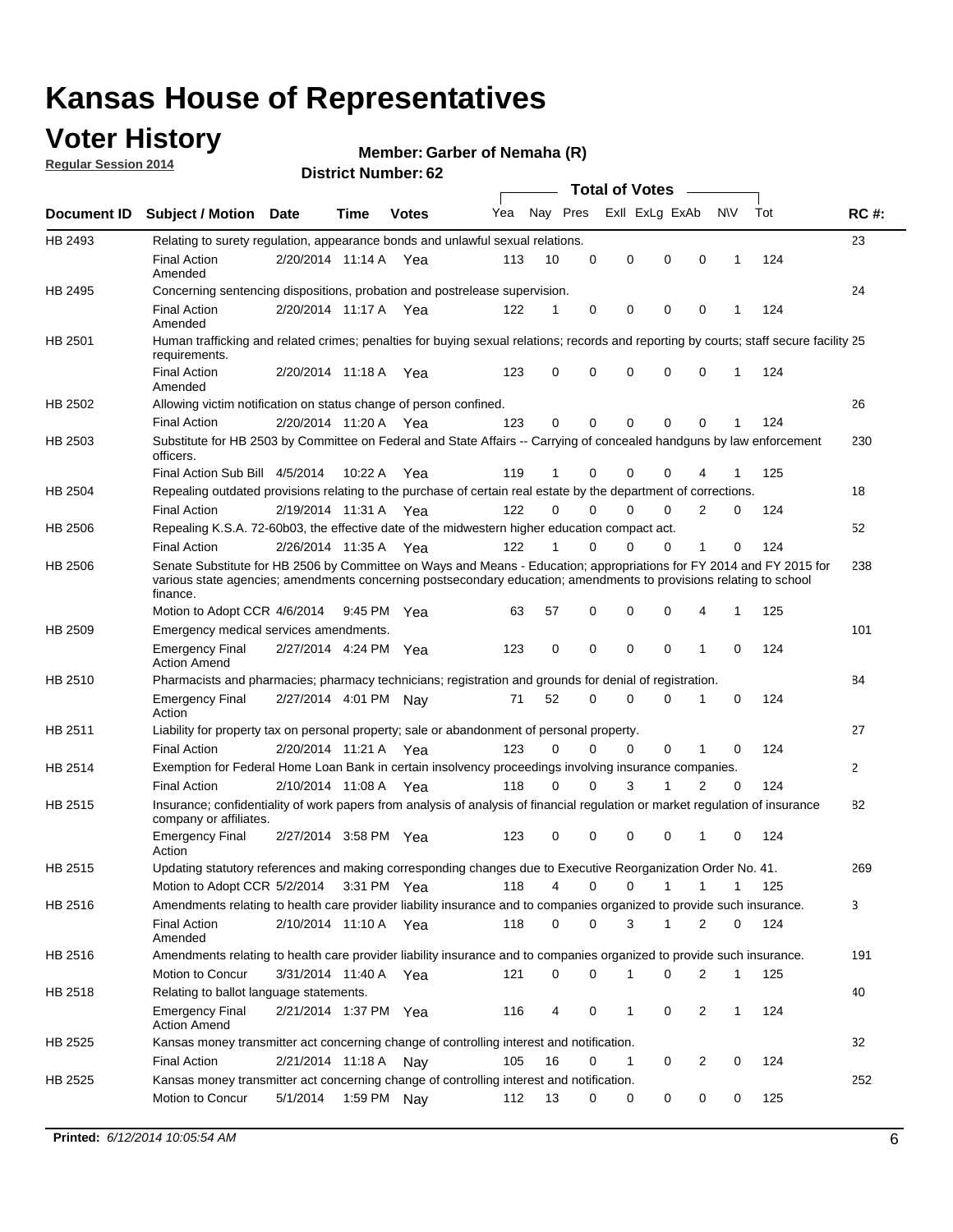#### **Voter History Regular Session 2014**

| Member: Garber of Nemaha (R) |  |  |
|------------------------------|--|--|
|------------------------------|--|--|

|             |                                                                                                                                                                                                                                                                                                                                           |                       | ul Ituliiwu . |              |     |    |                         | <b>Total of Votes</b> |             |              |              |     |             |
|-------------|-------------------------------------------------------------------------------------------------------------------------------------------------------------------------------------------------------------------------------------------------------------------------------------------------------------------------------------------|-----------------------|---------------|--------------|-----|----|-------------------------|-----------------------|-------------|--------------|--------------|-----|-------------|
| Document ID | Subject / Motion Date                                                                                                                                                                                                                                                                                                                     |                       | <b>Time</b>   | <b>Votes</b> | Yea |    | Nay Pres Exll ExLg ExAb |                       |             | <b>NV</b>    |              | Tot | <b>RC#:</b> |
| HB 2533     | Changing interest credit amounts, member distributions upon termination or death and retirement annuities under the KPERS 42<br>Act of 2015.                                                                                                                                                                                              |                       |               |              |     |    |                         |                       |             |              |              |     |             |
|             | <b>Emergency Final</b><br><b>Action Amend</b>                                                                                                                                                                                                                                                                                             | 2/21/2014 1:40 PM Yea |               |              | 94  | 26 | 0                       | $\mathbf 1$           | 0           | 2            | 1            | 124 |             |
| HB 2537     | Eliminating font size and type requirement for disclosure statements contained in insurance contracts and explanatory                                                                                                                                                                                                                     |                       |               |              |     |    |                         |                       |             |              |              |     | 81          |
|             | materials printed in any language other than English.<br><b>Emergency Final</b><br>Action                                                                                                                                                                                                                                                 | 2/27/2014 3:56 PM Yea |               |              | 119 | 4  | 0                       | 0                     | 0           | 1            | 0            | 124 |             |
| HB 2537     | Insurance; eliminating font and type requirements for certain non-English insurance documents; confidentiality of certain<br>documents; continuation of health insurance for spouse and children of certain emergency personnel and employees of the<br>department of corrections; purchase of certain insurance by the state fair board. |                       |               |              |     |    |                         |                       |             |              |              |     | 249         |
|             | Motion to adopt CCR 4/30/2014 3:58 PM Yea                                                                                                                                                                                                                                                                                                 |                       |               |              | 122 | 0  | 0                       | 1                     | 1           | 0            | 1            | 125 |             |
| HB 2538     | Giving landowner right of first refusal for antlers of deer illegally shot on landowner's property.                                                                                                                                                                                                                                       |                       |               |              |     |    |                         |                       |             |              |              |     | 102         |
|             | <b>Emergency Final</b><br><b>Action Amend</b>                                                                                                                                                                                                                                                                                             | 2/27/2014 4:26 PM Yea |               |              | 106 | 17 | 0                       | $\Omega$              | 0           | 1            | 0            | 124 |             |
| HB 2541     | Substitute for HB2541 by Committee on Local Government—plastic bottles and containers; labeling; solid waste landfill<br>restrictions.                                                                                                                                                                                                    |                       |               |              |     |    |                         |                       |             |              |              |     | 121         |
|             | Final Action Sub Bill 3/17/2014 11:21 A                                                                                                                                                                                                                                                                                                   |                       |               | Nav          | 102 | 21 | 0                       | 0                     | $\mathbf 0$ | 2            | 0            | 125 |             |
| HB 2542     | Property tax exemption for amateur-built aircraft.<br><b>Final Action</b><br>Amended                                                                                                                                                                                                                                                      | 3/13/2014 11:22 A     |               | Nav          | 116 | 4  | 0                       | $\mathbf{1}$          | 1           | 2            | 1            | 125 | 112         |
| HB 2544     | Authorizing postsecondary educational institutions to enter into the state authorization reciprocity agreement to provide<br>distance education.                                                                                                                                                                                          |                       |               |              |     |    |                         |                       |             |              |              |     | 17          |
|             | <b>Final Action</b>                                                                                                                                                                                                                                                                                                                       | 2/17/2014 11:21 A     |               | Yea          | 120 | 0  | 0                       | 3                     | 0           | 1            | 0            | 124 |             |
| HB 2545     | Extending sunset date on certain agriculture fees from July 1, 2015, to July 1, 2019.                                                                                                                                                                                                                                                     |                       |               |              |     |    |                         |                       |             |              |              |     | 68          |
|             | <b>Final Action</b><br>Amended                                                                                                                                                                                                                                                                                                            | 2/27/2014 10:25 A Nay |               |              | 99  | 24 | 0                       | 0                     | $\Omega$    | 1            | 0            | 124 |             |
| HB 2547     | Changing the map copy requirement in mining permit application.                                                                                                                                                                                                                                                                           |                       |               |              |     |    |                         |                       |             |              |              |     | 53          |
|             | <b>Final Action</b>                                                                                                                                                                                                                                                                                                                       | 2/26/2014 11:36 A     |               | Yea          | 123 | 0  | 0                       | $\mathbf 0$           | 0           | 1            | 0            | 124 |             |
| HB 2548     | Creating the water program management fund and transferring the air quality fee fund.                                                                                                                                                                                                                                                     |                       |               |              |     |    |                         |                       |             |              |              |     | 46          |
|             | <b>Emergency Final</b><br>Action                                                                                                                                                                                                                                                                                                          | 2/21/2014 1:46 PM Yea |               |              | 119 | 1  | 0                       | -1                    | 0           | 2            | 1            | 124 |             |
| HB 2549     | Allowing burial of hazardous waste on-site.                                                                                                                                                                                                                                                                                               |                       |               |              |     |    |                         |                       |             |              |              |     | 54          |
|             | <b>Final Action</b>                                                                                                                                                                                                                                                                                                                       | 2/26/2014 11:38 A     |               | Yea          | 123 | 0  | 0                       | 0                     | 0           | 1            | 0            | 124 |             |
| HB 2550     | Repeal of the atmospheric mercury deposition monitoring network.                                                                                                                                                                                                                                                                          |                       |               |              |     |    |                         |                       |             |              |              |     | 33          |
|             | <b>Final Action</b>                                                                                                                                                                                                                                                                                                                       | 2/21/2014 11:20 A     |               | Yea          | 92  | 29 | 0                       | $\mathbf{1}$          | 0           | 2            | 0            | 124 |             |
| HB 2551     | Repealing regulation of PCB disposal facilities.                                                                                                                                                                                                                                                                                          |                       |               |              |     |    |                         |                       |             |              |              |     | 47          |
|             | <b>Emergency Final</b><br>Action Amend                                                                                                                                                                                                                                                                                                    | 2/21/2014 1:47 PM Yea |               |              | 100 | 20 | 0                       | $\mathbf{1}$          | 0           | 2            | 1            | 124 |             |
| HB 2551     | Repealing the regulation of PCB disposal facilities; making changes to the atmospheric mercury deposition monitoring network 271<br>and the disposal of plastic bottles, containers and solid waste.                                                                                                                                      |                       |               |              |     |    |                         |                       |             |              |              |     |             |
|             | Motion to Adopt CCR 5/2/2014                                                                                                                                                                                                                                                                                                              |                       | 3:45 PM Nav   |              | 105 | 17 | 0                       | 0                     | 1           | 1            | $\mathbf{1}$ | 125 |             |
| HB 2552     | Managed care organizations, prompt payment.                                                                                                                                                                                                                                                                                               |                       |               |              |     |    |                         |                       |             |              |              |     | 69          |
|             | <b>Final Action</b><br>Amended                                                                                                                                                                                                                                                                                                            | 2/27/2014 10:26 A Yea |               |              | 123 | 0  | 0                       | 0                     | 0           | $\mathbf{1}$ | 0            | 124 |             |
| HB 2552     | Kansas medical assistance program; managed care organizations; consent for expansion of certain medicaid services.                                                                                                                                                                                                                        |                       |               |              |     |    |                         |                       |             |              |              |     | 225         |
|             | <b>Motion to Concur</b>                                                                                                                                                                                                                                                                                                                   | 4/4/2014              | 6:13 PM Yea   |              | 68  | 54 | 0                       | $\mathbf 0$           | 1           | 2            | 0            | 125 |             |
| HB 2553     | Health care compact.                                                                                                                                                                                                                                                                                                                      |                       |               |              |     |    |                         |                       |             |              |              |     | 141         |
|             | <b>Final Action</b>                                                                                                                                                                                                                                                                                                                       | 3/24/2014 10:15 A     |               | Yea          | 74  | 48 | 0                       | 0                     | 0           | 3            | 0            | 125 |             |
| HB 2555     | Release of information in support of arrest warrants and search warrants.                                                                                                                                                                                                                                                                 |                       |               |              |     |    |                         |                       |             |              |              |     | 86          |
|             | <b>Emergency Final</b><br><b>Action Amend</b>                                                                                                                                                                                                                                                                                             | 2/27/2014 4:04 PM Yea |               |              | 113 | 10 | 0                       | 0                     | 0           | 1            | 0            | 124 |             |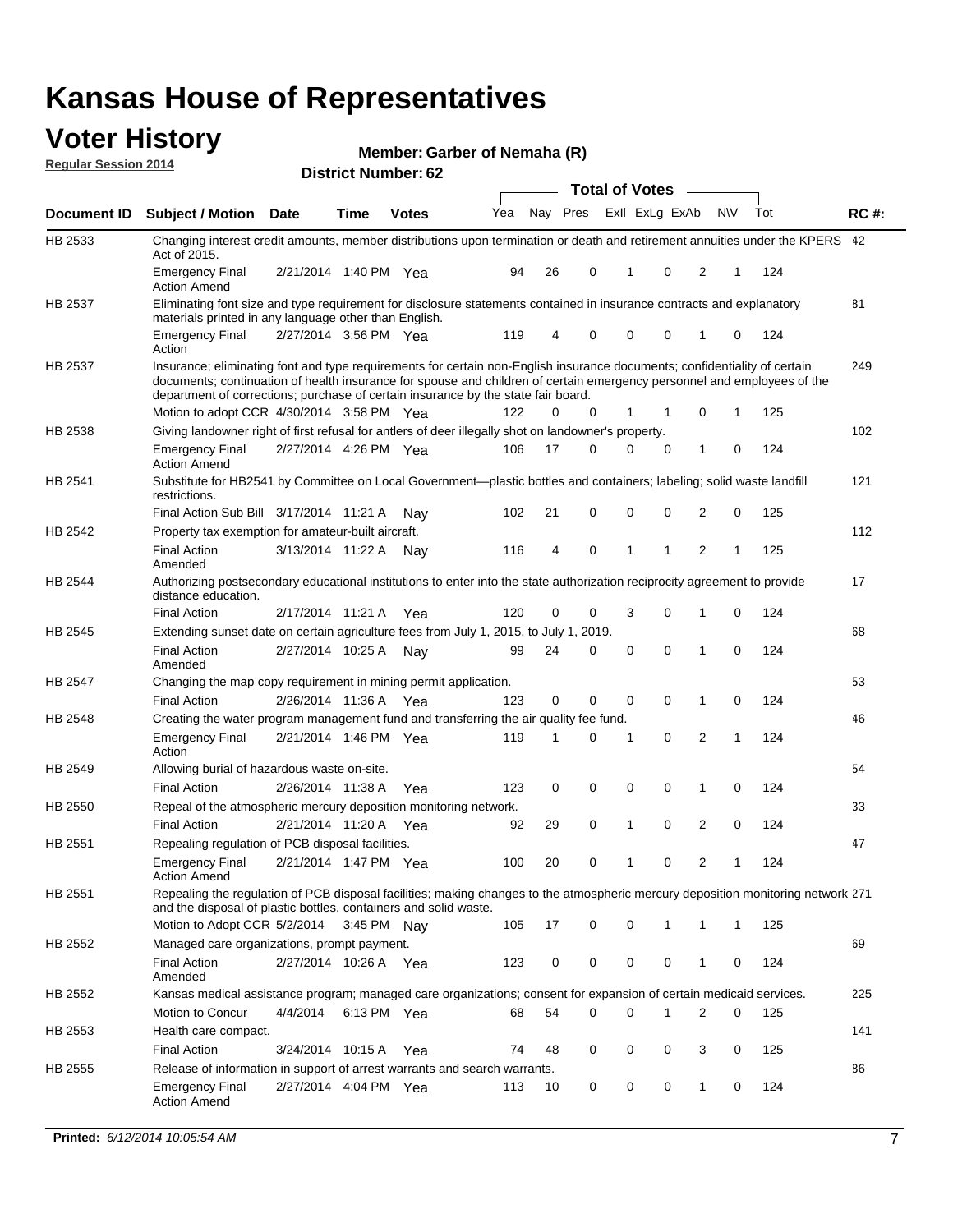### **Voter History**

**Regular Session 2014**

#### **Member: Garber of Nemaha (R)**

|                |                                                                                                                                                                                                                                                                                                                                                           |                       |             |              |     |          |   | <b>Total of Votes</b> |             |              |              |     |             |
|----------------|-----------------------------------------------------------------------------------------------------------------------------------------------------------------------------------------------------------------------------------------------------------------------------------------------------------------------------------------------------------|-----------------------|-------------|--------------|-----|----------|---|-----------------------|-------------|--------------|--------------|-----|-------------|
|                | Document ID Subject / Motion Date                                                                                                                                                                                                                                                                                                                         |                       | Time        | <b>Votes</b> | Yea | Nay Pres |   | Exll ExLg ExAb        |             |              | <b>NV</b>    | Tot | <b>RC#:</b> |
| <b>HB 2557</b> | Changing penalties for certain taxpayers who file incorrect returns under Kansas income tax act.                                                                                                                                                                                                                                                          |                       |             |              |     |          |   |                       |             |              |              |     | 21          |
|                | <b>Final Action</b><br>Amended                                                                                                                                                                                                                                                                                                                            | 2/19/2014 11:35 A     |             | Yea          | 122 | 0        | 0 | 0                     | 0           | 2            | 0            | 124 |             |
| HB 2561        | Licensure of pharmacists and registration of pharmacy interns by board of pharmacy.                                                                                                                                                                                                                                                                       |                       |             |              |     |          |   |                       |             |              |              |     | 55          |
|                | <b>Final Action</b>                                                                                                                                                                                                                                                                                                                                       | 2/26/2014 11:39 A     |             | Nav          | 105 | 18       | 0 | 0                     | 0           | 1            | 0            | 124 |             |
| HB 2564        | Requiring 60-day wait before re-employment for retirement benefit eligibility.                                                                                                                                                                                                                                                                            |                       |             |              |     |          |   |                       |             |              |              |     | 43          |
|                | <b>Emergency Final</b><br>Action                                                                                                                                                                                                                                                                                                                          | 2/21/2014 1:41 PM Yea |             |              | 120 | 0        | 0 | 1                     | 0           | 2            | 1            | 124 |             |
| HB 2566        | Requiring court fee for forensic audio and video examination services.                                                                                                                                                                                                                                                                                    |                       |             |              |     |          |   |                       |             |              |              |     | 93          |
|                | <b>Emergency Final</b><br>Action                                                                                                                                                                                                                                                                                                                          | 2/27/2014 4:12 PM Yea |             |              | 123 | 0        | 0 | 0                     | $\mathbf 0$ | 1            | $\mathbf 0$  | 124 |             |
| HB 2568        | Domestic relations; Kansas family law code; child support guidelines.                                                                                                                                                                                                                                                                                     |                       |             |              |     |          |   |                       |             |              |              |     | 70          |
|                | <b>Final Action</b><br>Amended                                                                                                                                                                                                                                                                                                                            | 2/27/2014 10:27 A     |             | Yea          | 123 | 0        | 0 | 0                     | 0           | 1            | 0            | 124 |             |
| HB 2568        | Domestic relations; Kansas family law code; child support guidelines.                                                                                                                                                                                                                                                                                     |                       |             |              |     |          |   |                       |             |              |              |     | 268         |
|                | Motion to adopt CCR 5/2/2014                                                                                                                                                                                                                                                                                                                              |                       | 3:28 PM Yea |              | 123 | 0        | 0 | 0                     | 1           | 1            | 0            | 125 |             |
| HB 2576        | Employment security law; creation of "new employer rate."                                                                                                                                                                                                                                                                                                 |                       |             |              |     |          |   |                       |             |              |              |     | 71          |
|                | <b>Final Action</b><br>Amended                                                                                                                                                                                                                                                                                                                            | 2/27/2014 10:28 A     |             | Yea          | 123 | 0        | 0 | 0                     | $\mathbf 0$ | 1            | 0            | 124 |             |
| HB 2576        | Employment security law; creation of "new employer rate."                                                                                                                                                                                                                                                                                                 |                       |             |              |     |          |   |                       |             |              |              |     | 159         |
|                | Motion to Concur                                                                                                                                                                                                                                                                                                                                          | 3/25/2014 10:47 A     |             | Yea          | 122 | 0        | 0 | 1                     | 0           | 2            | 0            | 125 |             |
| HB 2577        | Allowing parents to remain anonymous when surrendering an infant under the newborn protection act.                                                                                                                                                                                                                                                        |                       |             |              |     |          |   |                       |             |              |              |     | 56          |
|                | <b>Final Action</b><br>Amended                                                                                                                                                                                                                                                                                                                            | 2/26/2014 11:41 A Yea |             |              | 123 | 0        | 0 | 0                     | $\Omega$    | 1            | 0            | 124 |             |
| HB 2577        | Allowing parents to remain anonymous when surrendering an infant under the newborn protection act.                                                                                                                                                                                                                                                        |                       |             |              |     |          |   |                       |             |              |              |     | 220         |
|                | Motion to Concur                                                                                                                                                                                                                                                                                                                                          | 4/4/2014              | 11:45 A     | Yea          | 121 | $\Omega$ | 0 |                       | 1           | $\mathbf{1}$ | $\mathbf{1}$ | 125 |             |
| HB 2578        | Certification by chief law enforcement officer for transfer of a firearm when required by federal law.                                                                                                                                                                                                                                                    |                       |             |              |     |          |   |                       |             |              |              |     | 122         |
|                | <b>Final Action</b><br>Amended                                                                                                                                                                                                                                                                                                                            | 3/17/2014 11:22 A     |             | Yea          | 123 | 0        | 0 | 0                     | $\Omega$    | 2            | 0            | 125 |             |
| HB 2578        | Regulating the possession of weapons.                                                                                                                                                                                                                                                                                                                     |                       |             |              |     |          |   |                       |             |              |              |     | 235         |
|                | Motion to Adopt CCR 4/5/2014 4:40 PM Yea                                                                                                                                                                                                                                                                                                                  |                       |             |              | 102 | 19       | 0 | 0                     | 0           | 4            | $\Omega$     | 125 |             |
| HB 2580        | Specifying the duties of the state fire marshal relating to regional emergency response teams for hazardous materials and<br>search and rescue incidents.                                                                                                                                                                                                 |                       |             |              |     |          |   |                       |             |              |              |     | 72          |
|                | <b>Final Action</b><br>Amended                                                                                                                                                                                                                                                                                                                            | 2/27/2014 10:29 A     |             | Yea          | 113 | 10       | 0 | 0                     | 0           | 1            | 0            | 124 |             |
| HB 2580        | Kansas Real Estate Appraisal Board; licensee fingerprinting and criminal background checks.                                                                                                                                                                                                                                                               |                       |             |              |     |          |   |                       |             |              |              |     | 272         |
|                | Motion to adopt CCR 5/2/2014                                                                                                                                                                                                                                                                                                                              |                       |             | 3:49 PM Yea  | 115 | 7        | 0 | 0                     | 1           | 1            | -1           | 125 |             |
| HB 2582        | Creating an exemption from food establishment licensing for churches.                                                                                                                                                                                                                                                                                     |                       |             |              |     |          |   |                       |             |              |              |     | 57          |
|                | <b>Final Action</b>                                                                                                                                                                                                                                                                                                                                       | 2/26/2014 11:42 A Yea |             |              | 123 | 0        | 0 | 0                     | 0           | 1            | 0            | 124 |             |
| HB 2588        | Child in need of care; juvenile offenders; permanent custodians.                                                                                                                                                                                                                                                                                          |                       |             |              |     |          |   |                       |             |              |              |     | 94          |
|                | <b>Emergency Final</b><br><b>Action Amend</b>                                                                                                                                                                                                                                                                                                             | 2/27/2014 4:14 PM Yea |             |              | 123 | 0        | 0 | 0                     | 0           | 1            | 0            | 124 |             |
| HB 2588        | Senate Substitute for HB 2588 by Committee on Judiciary - Concerning children and minors; relating to children in need of<br>care; placement in juvenile detention facilities; permanent custodians; relating to juvenile offenders; alternative adjudication;<br>youth residential centers and services; risk assessment; sentencing; good time credits. |                       |             |              |     |          |   |                       |             |              |              |     | 244         |
|                | Motion to adopt CCR 4/30/2014 3:36 PM Yea                                                                                                                                                                                                                                                                                                                 |                       |             |              | 123 | 0        | 0 | 1                     | 1           | 0            | 0            | 125 |             |
| HB 2591        | Requiring certain audit reports to be filed electronically and to be filed only with the department of administration.                                                                                                                                                                                                                                    |                       |             |              |     |          |   |                       |             |              |              |     | 58          |
|                | <b>Final Action</b>                                                                                                                                                                                                                                                                                                                                       | 2/26/2014 11:43 A Yea |             |              | 123 | 0        | 0 | 0                     | 0           | 1            | 0            | 124 |             |
| HB 2595        | State fossils; the tylosaurus and the pteranodon.                                                                                                                                                                                                                                                                                                         |                       |             |              |     |          |   |                       |             |              |              |     | 73          |
|                | <b>Final Action</b><br>Amended                                                                                                                                                                                                                                                                                                                            | 2/27/2014 10:31 A Nay |             |              | 96  | 27       | 0 | 0                     | 0           | 1            | 0            | 124 |             |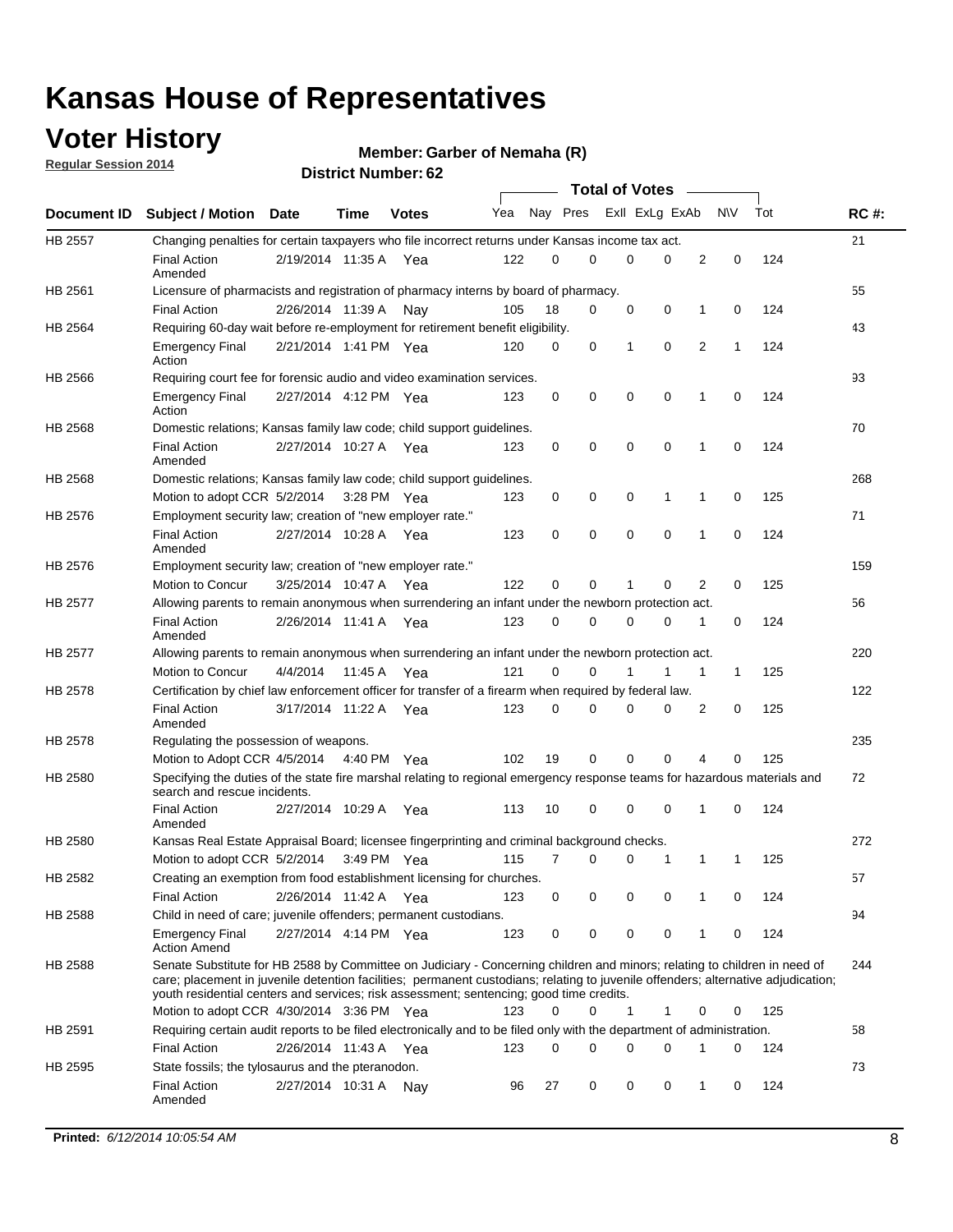### **Voter History**

**Regular Session 2014**

**Member: Garber of Nemaha (R)** 

|                |                                                                                                                                                                                                                                       |                       |             | DISTRICT MAILINGL. 02 |     |                |             | <b>Total of Votes</b> |             |                |   |           |     |             |
|----------------|---------------------------------------------------------------------------------------------------------------------------------------------------------------------------------------------------------------------------------------|-----------------------|-------------|-----------------------|-----|----------------|-------------|-----------------------|-------------|----------------|---|-----------|-----|-------------|
| Document ID    | <b>Subject / Motion Date</b>                                                                                                                                                                                                          |                       | Time        | <b>Votes</b>          | Yea |                | Nay Pres    |                       |             | Exll ExLg ExAb |   | <b>NV</b> | Tot | <b>RC#:</b> |
| HB 2596        | Computation of retirement benefits when a state officer or employee is placed on furlough or has reduction in compensation.                                                                                                           |                       |             |                       |     |                |             |                       |             |                |   |           |     | 74          |
|                | <b>Final Action</b>                                                                                                                                                                                                                   | 2/27/2014 10:33 A     |             | Yea                   | 123 | 0              | 0           |                       | 0           | $\Omega$       |   | 0         | 124 |             |
| HB 2596        | Computation of retirement benefits when a state officer or employee is placed on furlough or has reduction in<br>compensation.                                                                                                        |                       |             |                       |     |                |             |                       |             |                |   |           |     | 246         |
|                | Motion to adopt CCR 4/30/2014 3:45 PM Yea                                                                                                                                                                                             |                       |             |                       | 123 | 0              | 0           |                       | 1           | 1              | 0 | 0         | 125 |             |
| <b>HB 2597</b> | Municipal recycling services                                                                                                                                                                                                          |                       |             |                       |     |                |             |                       |             |                |   |           |     | 97          |
|                | <b>Emergency Final</b><br><b>Action Amend</b>                                                                                                                                                                                         | 2/27/2014 4:20 PM Yea |             |                       | 105 | 18             | $\mathbf 0$ |                       | $\mathbf 0$ | $\mathbf 0$    | 1 | 0         | 124 |             |
| HB 2599        | Authorizing the secretary of state to grant an easement to the unified government of Wyandotte county.                                                                                                                                |                       |             |                       |     |                |             |                       |             |                |   |           |     | 22          |
|                | <b>Final Action</b>                                                                                                                                                                                                                   | 2/19/2014 11:37 A     |             | Yea                   | 120 | $\overline{2}$ | 0           |                       | $\mathbf 0$ | $\Omega$       | 2 | 0         | 124 |             |
| HB 2599        | Authorizing the secretary of state to grant an easement to the unified government of Wyandotte county.                                                                                                                                |                       |             |                       |     |                |             |                       |             |                |   |           |     | 118         |
|                | Motion to Concur                                                                                                                                                                                                                      | 3/14/2014 11:25 A     |             | Yea                   | 118 | $\Omega$       | 0           |                       | 2           | 1              | 4 | 0         | 125 |             |
| HB 2602        | Increasing the percentage of unclassified employees allowed to be employed by KPERS from 25% to 50%.                                                                                                                                  |                       |             |                       |     |                |             |                       |             |                |   |           |     | 44          |
|                | <b>Emergency Final</b><br>Action                                                                                                                                                                                                      | 2/21/2014 1:43 PM Yea |             |                       | 107 | 13             | 0           |                       | 1           | $\mathbf 0$    | 2 | 1         | 124 |             |
| HB 2602        | Increasing the percentage of unclassified employees allowed to be employed by KPERS from 25% to 50%.                                                                                                                                  |                       |             |                       |     |                |             |                       |             |                |   |           |     | 195         |
|                | Motion to Concur                                                                                                                                                                                                                      | 4/1/2014              | 10:57 A Yea |                       | 108 | 15             | 0           |                       | 1           | 0              | 1 | 0         | 125 |             |
| HB 2609        | Practice of pharmacy; filling and refilling of prescriptions.                                                                                                                                                                         |                       |             |                       |     |                |             |                       |             |                |   |           |     | 105         |
|                | <b>Emergency Final</b><br><b>Action Amend</b>                                                                                                                                                                                         | 2/27/2014 4:29 PM Yea |             |                       | 123 | 0              | $\mathbf 0$ |                       | $\mathbf 0$ | $\mathbf 0$    | 1 | 0         | 124 |             |
| HB 2611        | Conduct of dental offices.                                                                                                                                                                                                            |                       |             |                       |     |                |             |                       |             |                |   |           |     | 83          |
|                | <b>Emergency Final</b><br>Action                                                                                                                                                                                                      | 2/27/2014 3:59 PM Yea |             |                       | 123 | $\mathbf 0$    | $\mathbf 0$ |                       | $\mathbf 0$ | $\mathbf 0$    | 1 | 0         | 124 |             |
| HB 2612        | Relating to district judge and district magistrate judge vacancies.                                                                                                                                                                   |                       |             |                       |     |                |             |                       |             |                |   |           |     | 75          |
|                | <b>Final Action</b><br>Amended                                                                                                                                                                                                        | 2/27/2014 10:34 A     |             | Yea                   | 106 | 17             | 0           |                       | $\mathbf 0$ | 0              | 1 | 0         | 124 |             |
| HB 2613        | Relating to the issuance of stillbirth and unborn child's death certificates.                                                                                                                                                         |                       |             |                       |     |                |             |                       |             |                |   |           |     | 103         |
|                | <b>Emergency Final</b><br><b>Action Amend</b>                                                                                                                                                                                         | 2/27/2014 4:27 PM Yea |             |                       | 122 | 1              | 0           |                       | $\mathbf 0$ | $\Omega$       | 1 | 0         | 124 |             |
| HB 2615        | Substitute for HB 2615 by Committee on Commerce, Labor and Economic Development - Workers compensation assigned<br>risk pool.                                                                                                         |                       |             |                       |     |                |             |                       |             |                |   |           |     | 185         |
|                | EFA Sub Bill<br>Amended                                                                                                                                                                                                               | 3/26/2014 3:42 PM Yea |             |                       | 98  | 25             | 0           |                       | 1           | 0              | 1 | 0         | 125 |             |
| HB 2616        | Secretary of labor; explore agreement to allow state of Kansas to enforce OSHA standards.                                                                                                                                             |                       |             |                       |     |                |             |                       |             |                |   |           |     | 92          |
|                | <b>Emergency Final</b><br>Action                                                                                                                                                                                                      | 2/27/2014 4:11 PM Yea |             |                       | 93  | 30             | 0           |                       | 0           | 0              | 1 | 0         | 124 |             |
| HB 2616        | Senate Substitute for HB 2616 by Committee on Commerce - Secretary of labor directed to study state enforcement of OSHA 261<br>standards.                                                                                             |                       |             |                       |     |                |             |                       |             |                |   |           |     |             |
|                | <b>Motion to Concur</b>                                                                                                                                                                                                               | 5/2/2014              | 11:47 A Yea |                       | 94  | 30             | 0           |                       | 0           |                | 0 | 0         | 125 |             |
| HB 2633        | Substitute for HB 2633 by Committee on Corrections and Juvenile Justice - Juvenile offenders; youth residential centers and<br>services; risk assessment; raising the age for prosecution as an adult; sentencing; good time credits. |                       |             |                       |     |                |             |                       |             |                |   |           |     | 106         |
|                | EFA Sub Bill<br>Amended                                                                                                                                                                                                               | 2/27/2014 4:31 PM Yea |             |                       | 122 | $\mathbf{1}$   | $\Omega$    |                       | $\mathbf 0$ | 0              | 1 | 0         | 124 |             |
| HB 2636        | Secretary of health and environment and air quality standards.                                                                                                                                                                        |                       |             |                       |     |                |             |                       |             |                |   |           |     | 45          |
|                | <b>Emergency Final</b><br><b>Action Amend</b>                                                                                                                                                                                         | 2/21/2014 1:44 PM Yea |             |                       | 89  | 31             | 0           |                       | 1           | 0              | 2 | 1         | 124 |             |
| HB 2636        | Secretary of health and environment and air quality standards.                                                                                                                                                                        |                       |             |                       |     |                |             |                       |             |                |   |           |     | 212         |
|                | Sub motion to concur 4/3/2014 7:20 PM Yea                                                                                                                                                                                             |                       |             |                       | 121 | 3              | 0           |                       | 0           | 0              |   | 0         | 125 |             |
| HB 2642        | Income tax deduction for net gain on the sale of certain horses, cattle or livestock; income tax credit for expenditures to make 131<br>dwelling or facility accessible for persons with a disability.                                |                       |             |                       |     |                |             |                       |             |                |   |           |     |             |
|                | <b>Final Action</b><br>Amended                                                                                                                                                                                                        | 3/20/2014 11:17 A Yea |             |                       | 123 | 0              | 0           |                       | 0           | 1              | 1 | 0         | 125 |             |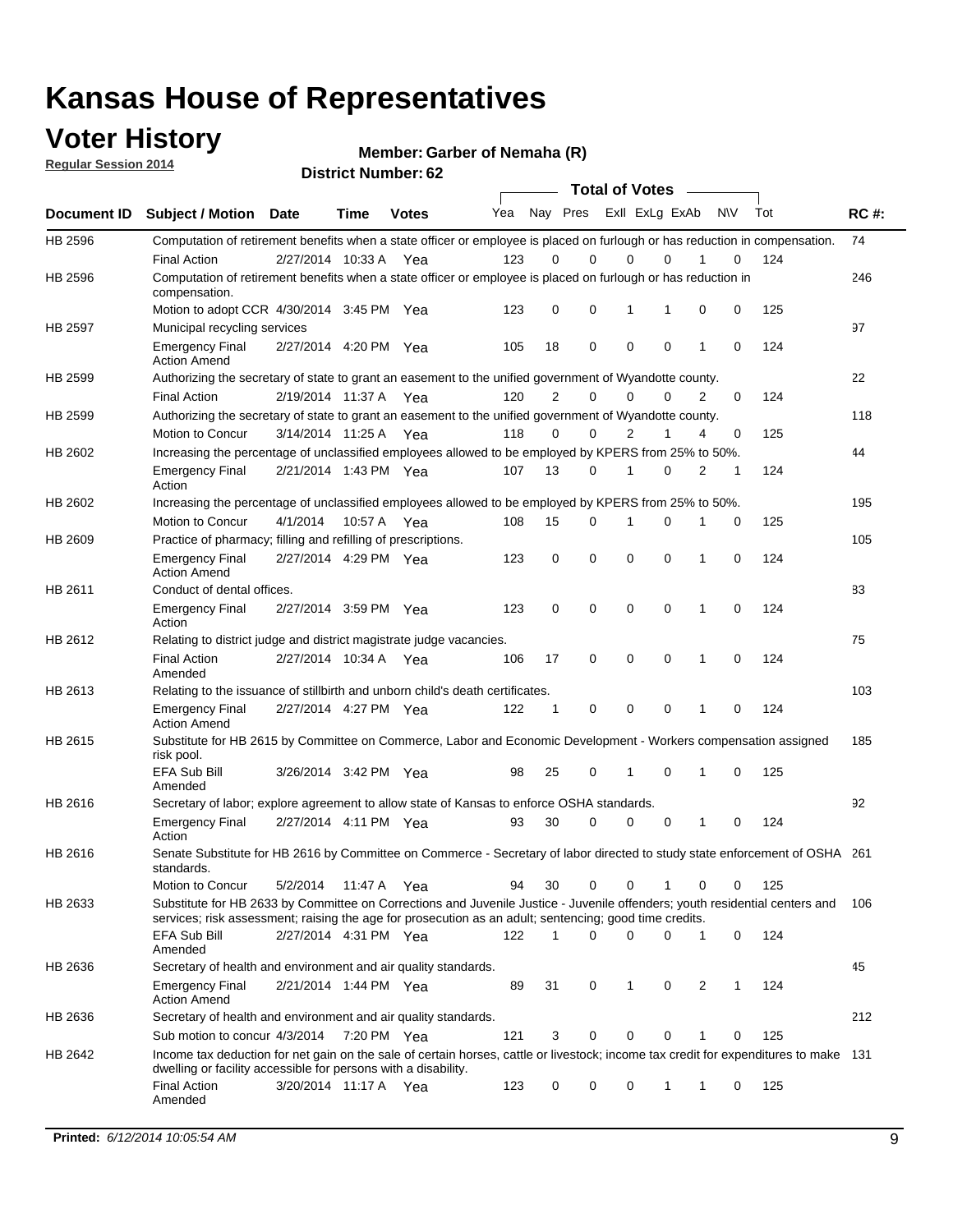#### **Voter History Regular Session 2014**

| Member: Garber of Nemaha (R) |  |
|------------------------------|--|
|                              |  |

|             | <b>District Number: 62</b><br><b>Total of Votes</b>                                                                                                                                                                                                                                                                                                                                                                           |                       |         |               |     |          |          |  |             |                |                |             |     |             |
|-------------|-------------------------------------------------------------------------------------------------------------------------------------------------------------------------------------------------------------------------------------------------------------------------------------------------------------------------------------------------------------------------------------------------------------------------------|-----------------------|---------|---------------|-----|----------|----------|--|-------------|----------------|----------------|-------------|-----|-------------|
|             |                                                                                                                                                                                                                                                                                                                                                                                                                               |                       |         |               |     |          |          |  |             |                |                |             |     |             |
| Document ID | <b>Subject / Motion Date</b>                                                                                                                                                                                                                                                                                                                                                                                                  |                       | Time    | <b>Votes</b>  | Yea |          | Nay Pres |  |             | Exll ExLg ExAb |                | <b>NV</b>   | Tot | <b>RC#:</b> |
| HB 2643     | Property tax; classification of commercial and industrial machinery and equipment as personal property; reclassification of                                                                                                                                                                                                                                                                                                   |                       |         |               |     |          |          |  |             |                |                |             |     | 164         |
|             | property upon termination of IRB tax exemption; use of independent appraisers to appraiser certain                                                                                                                                                                                                                                                                                                                            |                       |         |               |     | $\Omega$ | $\Omega$ |  |             | $\Omega$       | 1              |             |     |             |
|             | <b>Final Action</b><br>Amended                                                                                                                                                                                                                                                                                                                                                                                                | 3/26/2014 10:56 A Yea |         |               | 123 |          |          |  |             |                |                | 0           | 125 |             |
| HB 2643     | Property tax; classification of commercial and industrial machinery and equipment as personal property; reclassification of<br>property upon termination of IRB tax exemption; use of independent appraisers to appraiser certain complex property; motor<br>vehicles, members of military; mortgage registration tax phase out and replacement with fees; county clerk technology fund;<br>county treasurer technology fund. |                       |         |               |     |          |          |  |             |                |                |             |     | 274         |
|             | Motion to Concur                                                                                                                                                                                                                                                                                                                                                                                                              | 5/2/2014              |         | 5:12 PM Nay   | 16  | 108      | 0        |  | 0           | $\Omega$       |                | 0           | 125 |             |
| HB 2643     | Property tax; classification of commercial and industrial machinery and equipment as personal property; reclassification of<br>property upon termination of IRB tax exemption; use of independent appraisers to appraiser certain complex property; motor<br>vehicles, members of military; mortgage registration tax phase out and replacement with fees; county clerk technology fund;<br>county treasurer technology fund. |                       |         |               |     |          |          |  |             |                |                |             |     | 286         |
|             | Motion to adopt CCR 5/3/2014                                                                                                                                                                                                                                                                                                                                                                                                  |                       |         | 1:53 AM $Yea$ | 70  | 53       | 0        |  | 0           | $\mathbf 0$    | 1              | 1           | 125 |             |
| HB 2648     | Property tax exemption for levees.                                                                                                                                                                                                                                                                                                                                                                                            |                       |         |               |     |          |          |  |             |                |                |             |     | 100         |
|             | <b>Emergency Final</b><br><b>Action Amend</b>                                                                                                                                                                                                                                                                                                                                                                                 | 2/27/2014 4:23 PM Nay |         |               | 100 | 23       | 0        |  | $\mathbf 0$ | $\mathbf 0$    | 1              | 0           | 124 |             |
| HB 2651     | County law library.                                                                                                                                                                                                                                                                                                                                                                                                           |                       |         |               |     |          |          |  |             |                |                |             |     | 76          |
|             | <b>Final Action</b><br>Amended                                                                                                                                                                                                                                                                                                                                                                                                | 2/27/2014 10:38 A     |         | Yea           | 82  | 41       | 0        |  | $\mathbf 0$ | $\mathbf 0$    | $\mathbf{1}$   | $\mathbf 0$ | 124 |             |
| HB 2655     | Allowing veterans with PTSD to seek mental health treatment upon certain convictions.                                                                                                                                                                                                                                                                                                                                         |                       |         |               |     |          |          |  |             |                |                |             |     | 77          |
|             | <b>Final Action</b><br>Amended                                                                                                                                                                                                                                                                                                                                                                                                | 2/27/2014 10:40 A     |         | Yea           | 123 | 0        | 0        |  | 0           | 0              | $\mathbf 1$    | 0           | 124 |             |
| HB 2655     | Senate Substitute for HB 2655 by Committee on Judiciary - Allowing veterans with PTSD to seek mental health treatment<br>upon certain convictions; also amending the crimes of interference with law enforcement and giving a false alarm.                                                                                                                                                                                    |                       |         |               |     |          |          |  |             |                |                |             |     | 224         |
|             | Motion to Concur                                                                                                                                                                                                                                                                                                                                                                                                              | 4/4/2014              |         | 5:42 PM Yea   | 122 | $\Omega$ | $\Omega$ |  | 0           | 1              | 2              | $\Omega$    | 125 |             |
| HB 2656     | Authorizing the state of Kansas to pay the death gratuity benefit to the designated survivor of a Kansas service member during 48<br>a federal government shutdown and providing for reimbursement to the state                                                                                                                                                                                                               |                       |         |               |     |          |          |  |             |                |                |             |     |             |
|             | <b>Final Action</b>                                                                                                                                                                                                                                                                                                                                                                                                           | 2/26/2014 11:27 A     |         | Yea           | 123 | 0        | 0        |  | 0           | $\Omega$       | 1              | 0           | 124 |             |
| HB 2661     | Substitute for HB 2661 by Committee on Energy and Environment - Siting of electric transmission lines; notice and hearing<br>requirements.                                                                                                                                                                                                                                                                                    |                       |         |               |     |          |          |  |             |                |                |             |     | 181         |
|             | <b>EFA Sub Bill</b>                                                                                                                                                                                                                                                                                                                                                                                                           | 3/26/2014 3:37 PM Yea |         |               | 119 | 4        | 0        |  | 1           | $\mathbf 0$    | 1              | 0           | 125 |             |
| HB 2662     | Expungment of driving under the influence convictions.                                                                                                                                                                                                                                                                                                                                                                        |                       |         |               |     |          |          |  |             |                |                |             |     | 116         |
|             | <b>Final Action</b><br>Amended                                                                                                                                                                                                                                                                                                                                                                                                | 3/14/2014 11:22 A     |         | Yea           | 87  | 31       | 0        |  | 2           | 1              | $\overline{4}$ | 0           | 125 |             |
| HB 2668     | Health insurance for qualified professional associations.                                                                                                                                                                                                                                                                                                                                                                     |                       |         |               |     |          |          |  |             |                |                |             |     | 34          |
|             | <b>Final Action</b><br>Amended                                                                                                                                                                                                                                                                                                                                                                                                | 2/21/2014 11:21 A Yea |         |               | 114 | 7        | 0        |  | 1           | $\mathbf 0$    | 2              | $\Omega$    | 124 |             |
| HB 2668     | Predetermination of health insurance benefits                                                                                                                                                                                                                                                                                                                                                                                 |                       |         |               |     |          |          |  |             |                |                |             |     | 262         |
|             | Motion to Concur                                                                                                                                                                                                                                                                                                                                                                                                              | 5/2/2014              | 12:05 P | Nay           | 97  | 27       | 0        |  | 0           |                | 0              | 0           | 125 |             |
| HB 2669     | State civil service board; transferred from the department of administration to the office of administrative hearings.                                                                                                                                                                                                                                                                                                        |                       |         |               |     |          |          |  |             |                |                |             |     | 87          |
|             | <b>Emergency Final</b><br>Action                                                                                                                                                                                                                                                                                                                                                                                              | 2/27/2014 4:05 PM Yea |         |               | 110 | 13       | 0        |  | 0           | 0              | 1              | 0           | 124 |             |
| HB 2673     | Kansas healing arts act; physician assistant licensure act.                                                                                                                                                                                                                                                                                                                                                                   |                       |         |               |     |          |          |  |             |                |                |             |     | 91          |
|             | <b>Emergency Final</b><br><b>Action Amend</b>                                                                                                                                                                                                                                                                                                                                                                                 | 2/27/2014 4:10 PM Nav |         |               | 105 | 18       | 0        |  | 0           | 0              | $\mathbf{1}$   | 0           | 124 |             |
| HB 2673     | Board of healing arts functions and duties, physician assistants licensure act and podiatry act.                                                                                                                                                                                                                                                                                                                              |                       |         |               |     |          |          |  |             |                |                |             |     | 270         |
|             | Motion to adopt CCR 5/2/2014                                                                                                                                                                                                                                                                                                                                                                                                  |                       |         | 3:39 PM Nay   | 111 | 11       | 0        |  | 0           | -1             | -1             | 1           | 125 |             |
| HB 2675     | Relating to procurement negotiating committees; certified businesses.                                                                                                                                                                                                                                                                                                                                                         |                       |         |               |     |          |          |  |             |                |                |             |     | 165         |
|             | <b>Final Action</b><br>Amended                                                                                                                                                                                                                                                                                                                                                                                                | 3/26/2014 10:57 A Yea |         |               | 123 | 0        | 0        |  | 1           | 0              | -1             | 0           | 125 |             |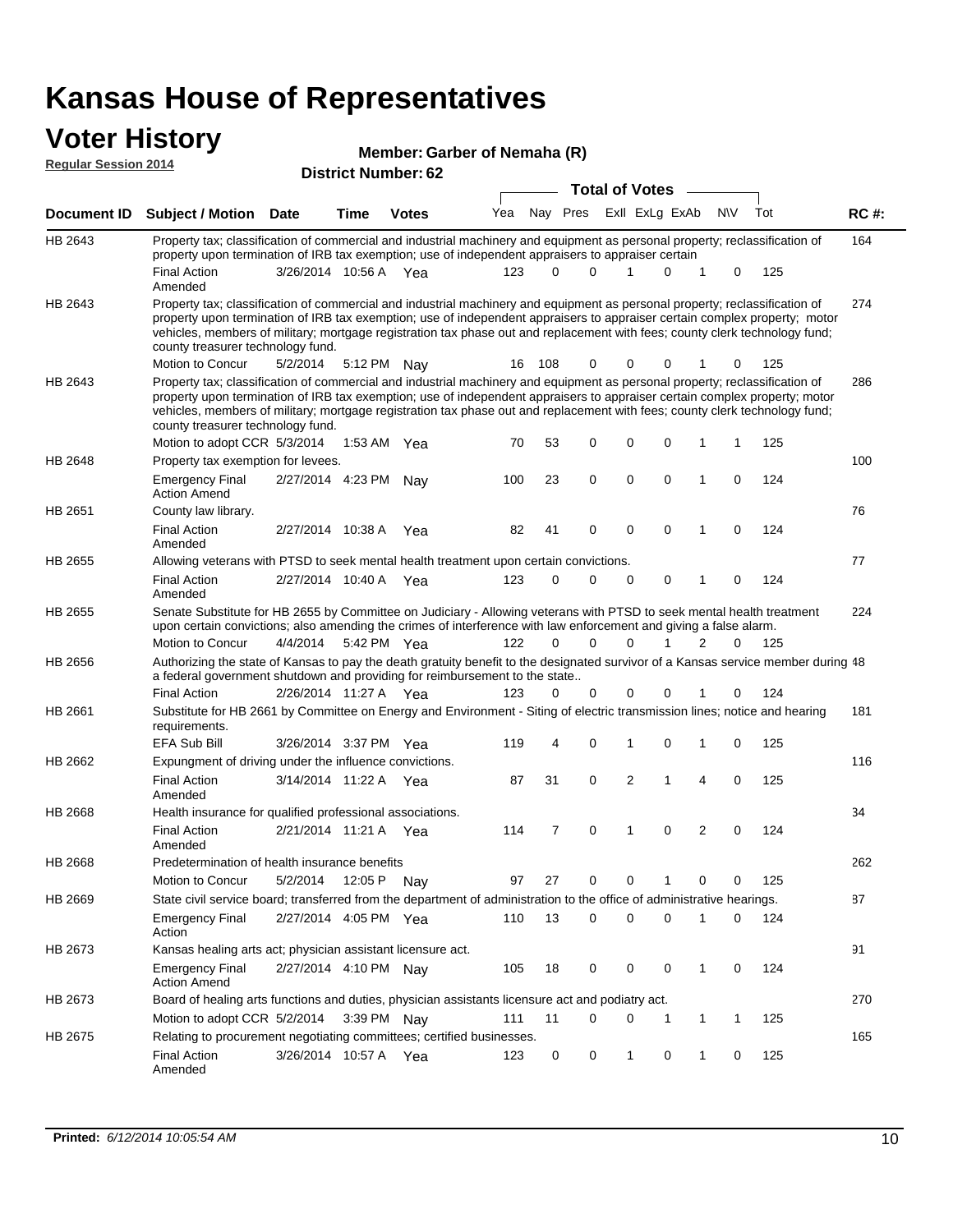# **Voter History**<br> **Regular Session 2014**

**Regular Session 2014**

#### **Member: Garber of Nemaha (R)**

| <b>District Number: 62</b> |  |
|----------------------------|--|
|                            |  |

|         |                                                                                                                                                                                                                                                                                               |                       |             |              |     |              |          | <b>Total of Votes</b> |              |              |             |     |             |
|---------|-----------------------------------------------------------------------------------------------------------------------------------------------------------------------------------------------------------------------------------------------------------------------------------------------|-----------------------|-------------|--------------|-----|--------------|----------|-----------------------|--------------|--------------|-------------|-----|-------------|
|         | Document ID Subject / Motion Date                                                                                                                                                                                                                                                             |                       | Time        | <b>Votes</b> | Yea | Nay Pres     |          | Exll ExLg ExAb        |              |              | <b>NV</b>   | Tot | <b>RC#:</b> |
| HB 2681 | Substitute for HB2681 by Committee on Veterans, Military, and Homeland Security--Abolishing the Kansas commission on<br>veterans affairs; creating the Kansas commission on veterans affairs office within the executive branch of government.<br>Final Action Sub Bill 3/20/2014 11:18 A Yea |                       |             |              | 123 | 0            | 0        | $\Omega$              | $\mathbf{1}$ | $\mathbf{1}$ | 0           | 125 | 132         |
| HB 2681 | Substitute for HB2681 by Committee on Veterans, Military, and Homeland Security - Abolishing the Kansas commission on<br>veterans affairs; creating the Kansas commission on veterans affairs office within the executive branch of government.<br>Motion to Concur                           | 4/4/2014 11:41 A      |             | Yea          | 122 | $\Omega$     | $\Omega$ | 1                     | 1            | 1            | $\Omega$    | 125 | 219         |
| HB 2684 | Allocating moneys from driver's license fees to the judicial branch nonjudicial salary adjustment fund.                                                                                                                                                                                       |                       |             |              |     |              |          |                       |              |              |             |     | 78          |
|         | <b>Final Action</b>                                                                                                                                                                                                                                                                           | 2/27/2014 10:41 A Nay |             |              | 93  | 30           | $\Omega$ | $\Omega$              | 0            | 1            | $\mathbf 0$ | 124 |             |
| HB 2687 | Unclaimed property act and hearings.                                                                                                                                                                                                                                                          |                       |             |              |     |              |          |                       |              |              |             |     | 59          |
|         | <b>Final Action</b>                                                                                                                                                                                                                                                                           | 2/26/2014 11:44 A     |             | Yea          | 119 | 4            | 0        | $\mathbf 0$           | 0            | 1            | $\mathbf 0$ | 124 |             |
| HB 2687 | Unclaimed property act and hearings.                                                                                                                                                                                                                                                          |                       |             |              |     |              |          |                       |              |              |             |     | 251         |
|         | Motion to Concur                                                                                                                                                                                                                                                                              | 5/1/2014              | 1:56 PM Yea |              | 125 | 0            | 0        | $\mathbf 0$           | 0            | 0            | 0           | 125 |             |
| HB 2689 | Amending which convictions are counted for driving while license canceled, suspended or revoked.                                                                                                                                                                                              |                       |             |              |     |              |          |                       |              |              |             |     | 231         |
|         | <b>Final Action</b><br>Amended                                                                                                                                                                                                                                                                | 4/5/2014              | 10:23 A Yea |              | 121 | 0            | $\Omega$ | $\Omega$              | 0            | 4            | 0           | 125 |             |
| HB 2693 | Providing for testing by community colleges for commercial driver's licenses and allowing temporary commercial driver's<br>license holders the ability to drive class A commercial vehicles.                                                                                                  |                       |             |              |     |              |          |                       |              |              |             |     | 104         |
|         | <b>Emergency Final</b><br><b>Action Amend</b>                                                                                                                                                                                                                                                 | 2/27/2014 4:28 PM Yea |             |              | 123 | 0            | 0        | 0                     | 0            | 1            | 0           | 124 |             |
| HB 2693 | Senate Substitute for HB 2693 by Committee on Transportation - Providing for testing by community colleges for commercial 255<br>driver's licenses; entities serving as driver's licenses examiners.                                                                                          |                       |             |              |     |              |          |                       |              |              |             |     |             |
|         | Motion to adopt CCR 5/1/2014 4:42 PM Yea                                                                                                                                                                                                                                                      |                       |             |              | 125 | 0            | 0        | 0                     | 0            | 0            | 0           | 125 |             |
| HB 2715 | Farm machinery and equipment annual highway permits, commercial drivers' license.                                                                                                                                                                                                             |                       |             |              |     |              |          |                       |              |              |             |     | 98          |
|         | <b>Emergency Final</b><br><b>Action Amend</b>                                                                                                                                                                                                                                                 | 2/27/2014 4:21 PM Yea |             |              | 123 | 0            | $\Omega$ | 0                     | 0            | 1            | $\mathbf 0$ | 124 |             |
| HB 2717 | Registration of operators of assisted living, residential health care, home plus or adult day care facilities.                                                                                                                                                                                |                       |             |              |     |              |          |                       |              |              |             |     | 175         |
|         | <b>Emergency Final</b><br><b>Action Amend</b>                                                                                                                                                                                                                                                 | 3/26/2014 3:29 PM Nay |             |              | 114 | 9            | $\Omega$ | 1                     | 0            | 1            | 0           | 125 |             |
| HB 2721 | Substitute for Substitute for HB 2721 by Committee on Commerce, Labor and Economic Development †Enacting the<br>business entity standard treatment act.                                                                                                                                       |                       |             |              |     |              |          |                       |              |              |             |     | 117         |
|         | Final Action Sub Bill 3/14/2014 11:23 A Yea                                                                                                                                                                                                                                                   |                       |             |              | 118 | 0            | 0        | 2                     | 1            | 4            | 0           | 125 |             |
| HB 2721 | Substitute for Substitute for HB 2721 by Committee on Commerce, Labor and Economic Development - Enacting the business 273<br>entity standard treatment act.<br>Motion to Concur                                                                                                              |                       |             |              |     |              |          |                       |              |              |             |     |             |
|         |                                                                                                                                                                                                                                                                                               | 5/2/2014              | 3:59 PM Yea |              | 122 | 0            | 0        | 0                     | 1            | 1            | 1           | 125 |             |
| HB 2724 | Uniform commercial driver's license act; definition of tank vehicle.<br><b>Emergency Final</b><br>Action                                                                                                                                                                                      | 2/27/2014 4:22 PM Yea |             |              | 122 | $\mathbf{1}$ | 0        | 0                     | 0            | 1            | $\mathbf 0$ | 124 | 99          |
| HB 2727 | Expiration of license plates and placards for individuals with disability.                                                                                                                                                                                                                    |                       |             |              |     |              |          |                       |              |              |             |     | 88          |
|         | <b>Emergency Final</b><br>Action                                                                                                                                                                                                                                                              | 2/27/2014 4:06 PM Yea |             |              | 123 | 0            | 0        | 0                     | 0            | 1            | 0           | 124 |             |
| HB 2728 | Permits for the operation of salvage vehicles no longer required to be prepared in triplicate.                                                                                                                                                                                                |                       |             |              |     |              |          |                       |              |              |             |     | 89          |
|         | <b>Emergency Final</b><br>Action                                                                                                                                                                                                                                                              | 2/27/2014 4:07 PM Yea |             |              | 122 | 1            | 0        | 0                     | 0            | 1            | 0           | 124 |             |
| HB 2728 | Permits for the operation of salvage vehicles no longer required to be prepared in triplicate.                                                                                                                                                                                                |                       |             |              |     |              |          |                       |              |              |             |     | 192         |
|         | Motion to Concur                                                                                                                                                                                                                                                                              | 3/31/2014 11:43 A Yea |             |              | 122 | 0            | 0        | 1                     | 0            | 2            | 0           | 125 |             |
| HB 2732 | Sales tax authority for Rooks county for constructing or remodeling a jail facility.                                                                                                                                                                                                          |                       |             |              |     |              |          |                       |              |              |             |     | 232         |
|         | <b>Final Action</b>                                                                                                                                                                                                                                                                           | 4/5/2014 10:24 A Yea  |             |              | 121 | 0            | 0        | 0                     | 0            | 4            | 0           | 125 |             |
| HB 2744 | Insurance; coverage for autism spectrum disorder.                                                                                                                                                                                                                                             |                       |             |              |     |              |          |                       |              |              |             |     | 137         |
|         | <b>Final Action</b>                                                                                                                                                                                                                                                                           | 3/21/2014 10:14 A Yea |             |              | 114 | 3            | 0        | 0                     | $\mathbf{1}$ | 6            | 1           | 125 |             |
|         | Amended                                                                                                                                                                                                                                                                                       |                       |             |              |     |              |          |                       |              |              |             |     |             |
| HB 2745 | Tax lien on property voluntarily transferred.                                                                                                                                                                                                                                                 |                       |             |              |     |              |          |                       |              |              |             |     | 166         |
|         | <b>Final Action</b>                                                                                                                                                                                                                                                                           | 3/26/2014 10:58 A     |             | Yea          | 123 | 0            | 0        | $\mathbf 1$           | 0            | $\mathbf 1$  | 0           | 125 |             |
|         | <b>Printed: 6/12/2014 10:05:54 AM</b>                                                                                                                                                                                                                                                         |                       |             |              |     |              |          |                       |              |              |             |     | 11          |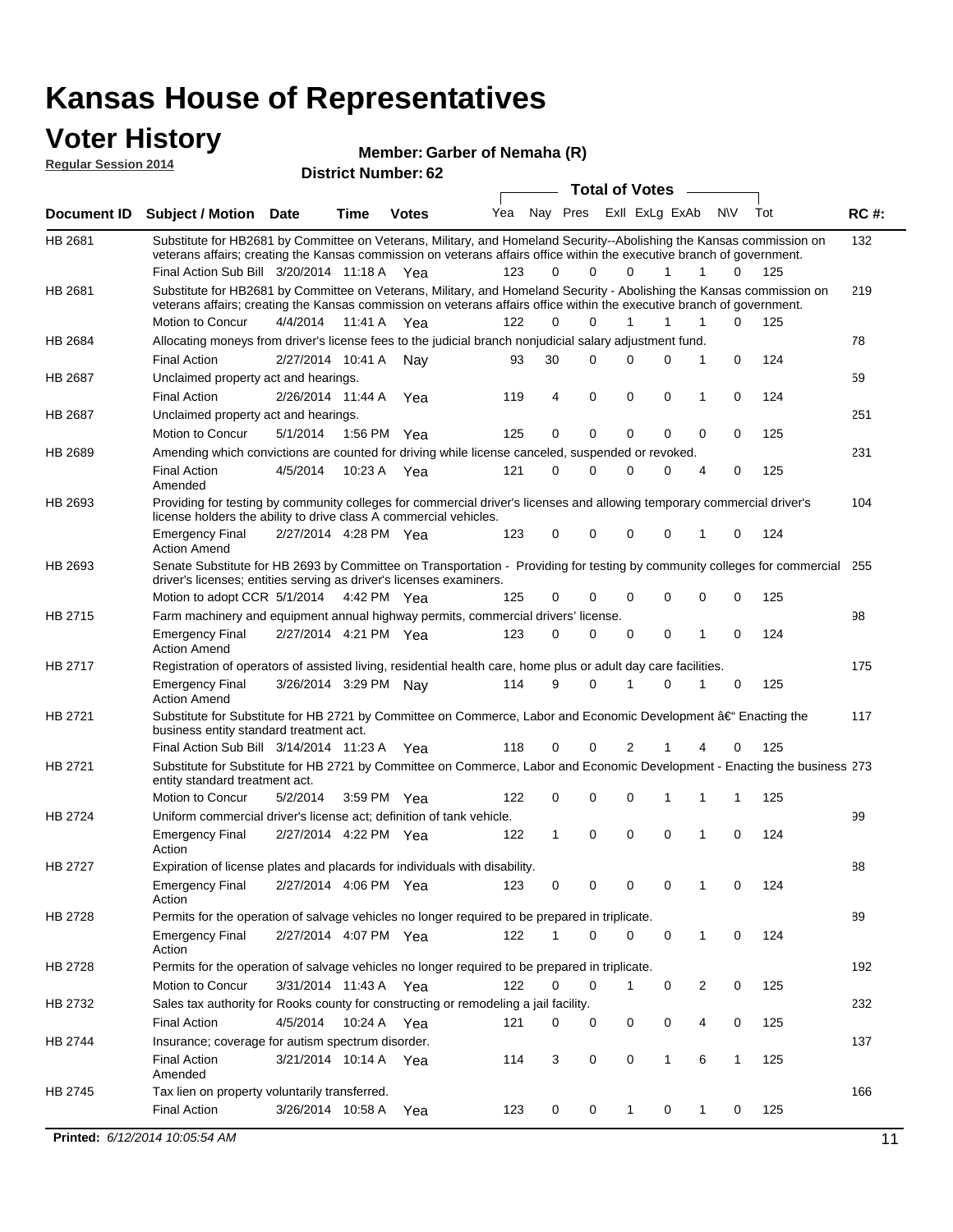### **Voter History**

**Regular Session 2014**

#### **Member: Garber of Nemaha (R)**

|                 | <b>Total of Votes</b>                                                                                                                                                                                                                                |                       |             |              |     |          |             |   |  |                             |             |       |             |
|-----------------|------------------------------------------------------------------------------------------------------------------------------------------------------------------------------------------------------------------------------------------------------|-----------------------|-------------|--------------|-----|----------|-------------|---|--|-----------------------------|-------------|-------|-------------|
|                 | Document ID Subject / Motion Date                                                                                                                                                                                                                    |                       | Time        | <b>Votes</b> | Yea | Nay Pres |             |   |  | Exll ExLg ExAb              | N\V         | Tot   | <b>RC#:</b> |
| HB 2755         | Repealing the sunset on the Kansas taxpayer transparency act.                                                                                                                                                                                        |                       |             |              |     |          |             |   |  |                             |             |       | 140         |
|                 | <b>Final Action</b>                                                                                                                                                                                                                                  | 3/24/2014 10:13 A     |             | Yea          | 122 | 0        | 0           | 0 |  | 0<br>3                      | 0           | 125   |             |
| HB 2767         | State child death review board.                                                                                                                                                                                                                      |                       |             |              |     |          |             |   |  |                             |             |       | 167         |
|                 | <b>Final Action</b><br>Amended                                                                                                                                                                                                                       | 3/26/2014 10:59 A     |             | Yea          | 123 | 0        | 0           | 1 |  | $\mathbf 0$<br>1            | 0           | 125   |             |
| <b>HCR 5029</b> | Urging the Kansas bureau of investigation to establish a blue alert system for the state of Kansas.                                                                                                                                                  |                       |             |              |     |          |             |   |  |                             |             |       | 95          |
|                 | <b>Emergency Final</b><br><b>Action Amend</b>                                                                                                                                                                                                        | 2/27/2014 4:15 PM Yea |             |              | 121 | 2        | 0           | 0 |  | 0<br>1                      | 0           | 124   |             |
| <b>HCR 5031</b> | Urging Congress to provide for the prompt payment of disability compensation to U.S. Veterans.                                                                                                                                                       |                       |             |              |     |          |             |   |  |                             |             |       | 125         |
|                 | <b>Final Action</b>                                                                                                                                                                                                                                  | 3/19/2014 11:21 A Yea |             |              | 122 | $\Omega$ | $\Omega$    | 0 |  | $\overline{2}$<br>1         | 0           | 125   |             |
| HR 6049         | Resolution encouraging the creation of a Kansas plan for comprehensive treatment of chronic obstruction pulmonary<br>disease.                                                                                                                        |                       |             |              |     |          |             |   |  |                             |             |       | 109         |
|                 | <b>Emergency Final</b><br><b>Action Amend</b>                                                                                                                                                                                                        | 3/6/2014              | 11:24 A     | Yea          | 120 | 0        | 0           | 2 |  | $\overline{2}$<br>1         | $\mathbf 0$ | 125   |             |
| HR 6063         | Urging the President to extend the qualifications for the Women's Army Corps Service Medal.                                                                                                                                                          |                       |             |              |     |          |             |   |  |                             |             |       | 143         |
|                 | <b>Final Action</b>                                                                                                                                                                                                                                  | 3/25/2014 10:11 A Yea |             |              | 123 | $\Omega$ | $\Omega$    | 1 |  | $\Omega$<br>1               | 0           | 125   |             |
| <b>SB 40</b>    | House Substitute for SB 40 by Committee on Corrections and Juvenile Justice †Secretary of corrections; including juvenile<br>offenders in the prison made goods act; authorizing use of correctional industries funds for payment of                 |                       |             |              |     |          |             |   |  |                             |             |       | 123         |
|                 | Final Action Sub Bill 3/17/2014 11:23 A Yea                                                                                                                                                                                                          |                       |             |              | 123 | 0        | 0           | 0 |  | <sup>0</sup><br>2           | 0           | 125   |             |
| SB 54           | Medical assistance recovery program; rules and regulations.                                                                                                                                                                                          |                       |             |              |     |          |             |   |  |                             |             |       | 174         |
|                 | <b>Emergency Final</b><br><b>Action Amend</b>                                                                                                                                                                                                        | 3/26/2014 3:28 PM Nay |             |              | 95  | 28       | $\mathbf 0$ | 1 |  | $\mathbf 0$<br>1            | 0           | 125   |             |
| SB 54           | Amendments to statutes regulating abortions.                                                                                                                                                                                                         |                       |             |              |     |          |             |   |  |                             |             |       | 214         |
|                 | Motion to Adopt CCR 4/4/2014                                                                                                                                                                                                                         |                       | 9:59 AM Yea |              | 112 | 11       | 0           |   |  | $\mathbf 0$<br>1            | 0           | 125   |             |
| SB 63           | State use law; purchases by municipalities; committee sunset date and chairperson selection.                                                                                                                                                         |                       |             |              |     |          |             |   |  |                             |             |       | 280         |
|                 | Motion to adopt CCR 5/2/2014                                                                                                                                                                                                                         |                       | 8:52 PM Yea |              | 124 | 0        | 0           | 0 |  | 1<br>0                      | 0           | 125   |             |
| SB 99           | Lobbyists defined.                                                                                                                                                                                                                                   |                       |             |              |     |          |             |   |  |                             |             |       | 184         |
|                 | <b>Emergency Final</b><br>Action                                                                                                                                                                                                                     | 3/26/2014 3:41 PM Yea |             |              | 117 | 6        | 0           | 1 |  | $\mathbf 0$<br>$\mathbf{1}$ | 0           | 125   |             |
| SB 147          | House Substitute for SB 147 by Committee on Agriculture and Natural Resources †Amending the powers and duties of the 133<br>Kansas department of agriculture division of conservation and the state conservation commission.                         |                       |             |              |     |          |             |   |  |                             |             |       |             |
|                 | Final Action Sub Bill 3/20/2014 11:19 A Yea<br>Amended                                                                                                                                                                                               |                       |             |              | 123 | 0        | $\Omega$    | 0 |  | 1<br>1                      | 0           | 125   |             |
| <b>SB 218</b>   | House Substitute for SB 218 by Committee on Appropriations-Education; relating to the financing and instruction thereof;<br>making and concerning appropriations for the fiscal years ending June 30, 2014, and June 30, 2015, for certain agencies. |                       |             |              |     |          |             |   |  |                             |             |       | 226         |
|                 | Final Action Sub Bill 4/4/2014 6:17 PM Nay<br>Amended                                                                                                                                                                                                |                       |             |              | 91  | 31       | $\Omega$    | 0 |  | 1<br>$\overline{2}$         | 0           | 125   |             |
| SB 218          | House Substitute for SB 218 by Committee on Appropriations-Education; relating to the financing and instruction thereof;                                                                                                                             |                       |             |              |     |          |             |   |  |                             |             |       | 237         |
|                 | making and concerning appropriations for the fiscal years ending June 30, 2014, and June 30, 2015, for certain agencies.<br>Sub Motion to Adopt 4/6/2014 12:51 A Yea<br>CCR                                                                          |                       |             |              | 55  | 67       | 0           | 0 |  | 0<br>3                      | 0           | - 125 |             |
| SB 231          | House Substitute for SB 231 †Concerning valuation and appeals; renaming the state court of tax appeals; timing of<br>decisions.                                                                                                                      |                       |             |              |     |          |             |   |  |                             |             |       | 134         |
|                 | Final Action Sub Bill 3/20/2014 11:21 A Yea<br>Amended                                                                                                                                                                                               |                       |             |              | 123 | 0        | 0           | 0 |  | 1<br>1                      | 0           | 125   |             |
| SB 231          | House Substitute for SB 231 - Concerning valuation and appeals; renaming the state court of tax appeals; timing of<br>decisions                                                                                                                      |                       |             |              |     |          |             |   |  |                             |             |       | 281         |
|                 | Motion to Adopt CCR 5/2/2014                                                                                                                                                                                                                         |                       | 8:56 PM Yea |              | 124 | 0        | 0           | 0 |  | 0<br>1                      | 0           | 125   |             |
| SB 245          | House Substitute for SB 245 by Committee on Appropriations - Appropriations for FY 2014, FY 2015, and FY 2016 for the<br>department of corrections; capital improvement projects.                                                                    |                       |             |              |     |          |             |   |  |                             |             |       | 13          |
|                 | Final Action Sub Bill 2/13/2014 11:34 A Yea<br>Amended                                                                                                                                                                                               |                       |             |              | 79  | 41       | 0           | 3 |  | 0<br>1                      | 0           | 124   |             |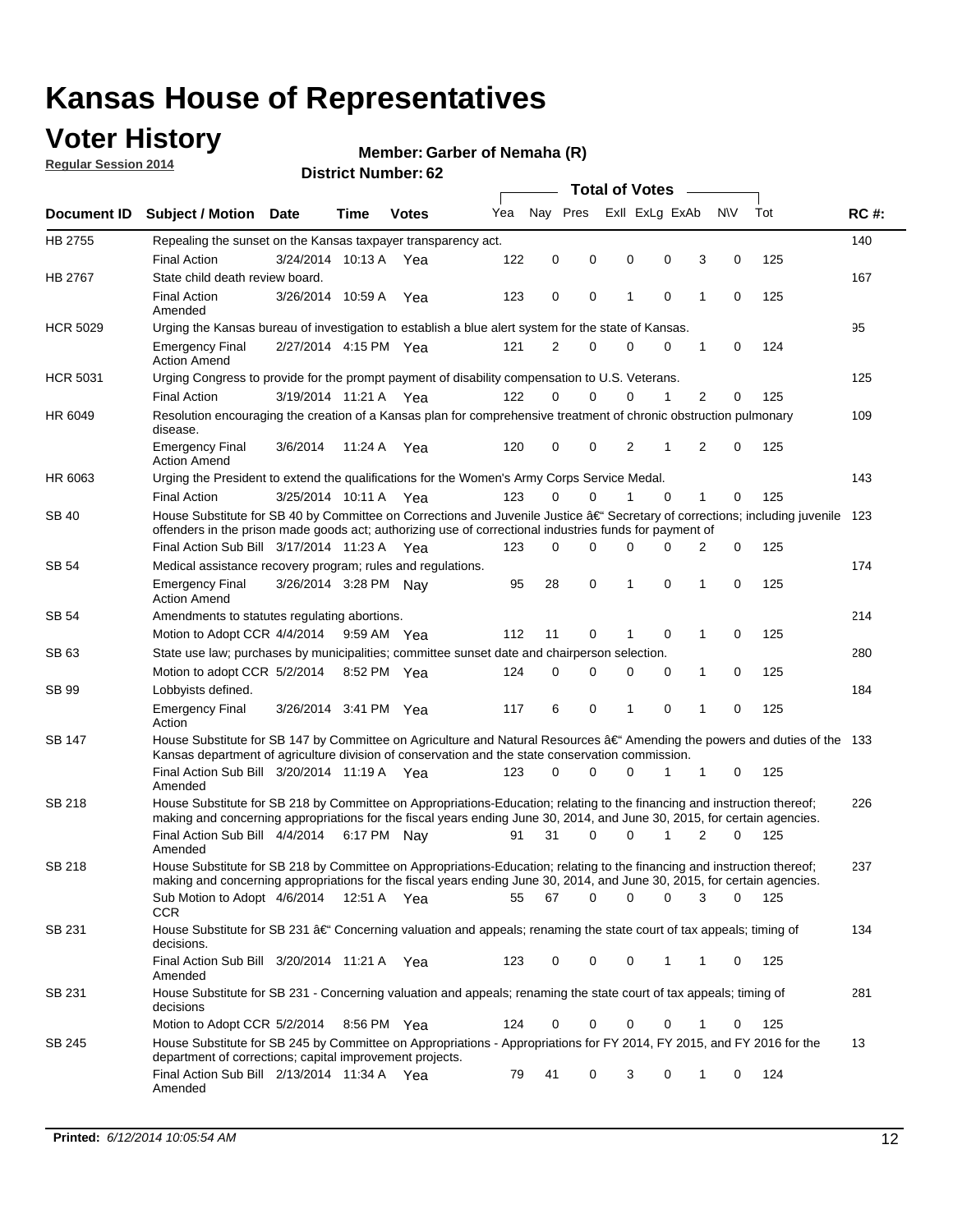### **Voter History**

#### **Member: Garber of Nemaha (R)**

**Regular Session 2014**

|               |                                                                                                                                                                                                                                                                                                                                                                                                                                                                                                                                                                                                                                                                                                                                                                                                               |                       |      | DISTILICI INUITIDEI . OZ |     |          | <b>Total of Votes</b> |              |                |                         |           |     |             |
|---------------|---------------------------------------------------------------------------------------------------------------------------------------------------------------------------------------------------------------------------------------------------------------------------------------------------------------------------------------------------------------------------------------------------------------------------------------------------------------------------------------------------------------------------------------------------------------------------------------------------------------------------------------------------------------------------------------------------------------------------------------------------------------------------------------------------------------|-----------------------|------|--------------------------|-----|----------|-----------------------|--------------|----------------|-------------------------|-----------|-----|-------------|
|               | Document ID Subject / Motion                                                                                                                                                                                                                                                                                                                                                                                                                                                                                                                                                                                                                                                                                                                                                                                  | Date                  | Time | <b>Votes</b>             | Yea | Nay Pres |                       |              | Exll ExLg ExAb |                         | <b>NV</b> | Tot | <b>RC#:</b> |
| <b>SB 245</b> | House Substitute for SB 245 by Committee on Appropriations - Education funding; relating to mineral production; creating the<br>mineral production education fund, crediting 20% of remainder from oil and gas tax into such fund, moneys expended on<br>education; abolishing the oil and gas valuation depletion trust fund; allowing the counties to retain funds already in such<br>county's oil and gas valuation depletion trust fund; concerning school financing sources; proceeds from the tax levied by a<br>school district under authority of K.S.A. 2013 Supp. 72-6431, remitted to the state treasury to the credit of the state school<br>district finance fund not to the district's general fund; making and concerning appropriations for fiscal year 2017.<br>Motion to adopt CCR 5/1/2014 |                       |      | 5:06 PM Yea              | 88  | 37       | $\Omega$              | 0            | 0              | 0                       | 0         | 125 | 258         |
| SB 248        | Victim notification prior to release of certain inmates.                                                                                                                                                                                                                                                                                                                                                                                                                                                                                                                                                                                                                                                                                                                                                      |                       |      |                          |     |          |                       |              |                |                         |           |     | 119         |
|               | <b>Final Action</b>                                                                                                                                                                                                                                                                                                                                                                                                                                                                                                                                                                                                                                                                                                                                                                                           | 3/17/2014 11:18 A Yea |      |                          | 122 | 0        | 0                     | 0            | 0              | $\overline{2}$          | 1         | 125 |             |
| SB 254        | Medical assistance recovery program; rules and regulations.                                                                                                                                                                                                                                                                                                                                                                                                                                                                                                                                                                                                                                                                                                                                                   |                       |      |                          |     |          |                       |              |                |                         |           |     | 179         |
|               | <b>Emergency Final</b><br>Action                                                                                                                                                                                                                                                                                                                                                                                                                                                                                                                                                                                                                                                                                                                                                                              | 3/26/2014 3:34 PM Yea |      |                          | 123 | 0        | 0                     | $\mathbf{1}$ | 0              | $\mathbf{1}$            | 0         | 125 |             |
| SB 256        | Attorney general; costs in criminal appeals.                                                                                                                                                                                                                                                                                                                                                                                                                                                                                                                                                                                                                                                                                                                                                                  |                       |      |                          |     |          |                       |              |                |                         |           |     | 147         |
|               | <b>Final Action</b><br>Amended                                                                                                                                                                                                                                                                                                                                                                                                                                                                                                                                                                                                                                                                                                                                                                                | 3/25/2014 10:16 A     |      | Yea                      | 119 | 4        | 0                     | 1            | 0              | 1                       | 0         | 125 |             |
| SB 256        | Amending the crime of mistreatment of a dependent adult; creating the crime of mistreatment of an elder person; amending<br>the crime of unlawful sexual relations; amending provisions relating to appearance bonds and surety regulation; amending<br>violations of the Kansas racketeer influenced and corrupt organization act; also concerning the attorney general, costs in<br>criminal appeals.                                                                                                                                                                                                                                                                                                                                                                                                       |                       |      |                          |     |          |                       |              |                |                         |           |     | 236         |
|               | Motion to Adopt CCR 4/5/2014 6:52 PM Yea                                                                                                                                                                                                                                                                                                                                                                                                                                                                                                                                                                                                                                                                                                                                                                      |                       |      |                          | 118 | 4        | 0                     | 0            | 0              | 3                       | 0         | 125 |             |
| SB 258        | Amending the juvenile statute of limitations to match adult time limitations for sex crimes.                                                                                                                                                                                                                                                                                                                                                                                                                                                                                                                                                                                                                                                                                                                  |                       |      |                          |     |          |                       |              |                |                         |           |     | 135         |
|               | <b>Final Action</b><br>Amended                                                                                                                                                                                                                                                                                                                                                                                                                                                                                                                                                                                                                                                                                                                                                                                | 3/20/2014 11:21 A Yea |      |                          | 123 | 0        | 0                     | 0            | 1              | 1                       | 0         | 125 |             |
| SB 258        | Relating to issuance of certificates of birth resulting in stillbirth.                                                                                                                                                                                                                                                                                                                                                                                                                                                                                                                                                                                                                                                                                                                                        |                       |      |                          |     |          |                       |              |                |                         |           |     | 259         |
|               | Motion to Adopt CCR 5/1/2014 5:12 PM Yea                                                                                                                                                                                                                                                                                                                                                                                                                                                                                                                                                                                                                                                                                                                                                                      |                       |      |                          | 121 | 4        | 0                     | 0            | $\mathbf 0$    | 0                       | 0         | 125 |             |
| SB 263        | Establishing the military funeral honors fund under the adjutant general's office.                                                                                                                                                                                                                                                                                                                                                                                                                                                                                                                                                                                                                                                                                                                            |                       |      |                          |     |          |                       |              |                |                         |           |     | 148         |
|               | <b>Final Action</b><br>Amended                                                                                                                                                                                                                                                                                                                                                                                                                                                                                                                                                                                                                                                                                                                                                                                | 3/25/2014 10:17 A Yea |      |                          | 123 | 0        | 0                     | 1            | 0              | 1                       | 0         | 125 |             |
| SB 263        | Veterans and military matters; military honors fund; death gratuity; disabled veterans preference, state jobs and contracts;<br>schools on military reservations, funding.                                                                                                                                                                                                                                                                                                                                                                                                                                                                                                                                                                                                                                    |                       |      |                          |     |          |                       |              |                |                         |           |     | 256         |
|               | Motion to adopt CCR 5/1/2014 4:47 PM Yea                                                                                                                                                                                                                                                                                                                                                                                                                                                                                                                                                                                                                                                                                                                                                                      |                       |      |                          | 124 | 0        | 0                     | 0            | 0              | $\mathbf 0$             | 1         | 125 |             |
| SB 265        | Income definition for Homestead Refund eligibility.                                                                                                                                                                                                                                                                                                                                                                                                                                                                                                                                                                                                                                                                                                                                                           |                       |      |                          |     |          |                       |              |                |                         |           |     | 113         |
|               | <b>Final Action</b><br>Amended                                                                                                                                                                                                                                                                                                                                                                                                                                                                                                                                                                                                                                                                                                                                                                                | 3/13/2014 11:23 A Yea |      |                          | 121 | 0        | 0                     | 1            | 1              | $\overline{\mathbf{c}}$ | 0         | 125 |             |
| SB 265        | Definition of income for homestead refund and SAFESR eligibility; income tax credits for adoption expenses and expenses to<br>make dwelling or facility accessible to persons with a disability; income tax deductions, self-employment taxes, expenses<br>related to organ donations, net gain on the sale of certain livestock; withholding, non-resident pass-through entity income;<br>Kansas taxpayer transparency act, sunset; sales tax exemptions.<br>Motion to Adopt CCR 4/4/2014                                                                                                                                                                                                                                                                                                                    |                       |      | 6:29 PM Yea              | 122 | 0        | 0                     | 0            | 1              | 2                       | 0         | 125 | 227         |
| SB 266        | Mineral severance tax return file date.                                                                                                                                                                                                                                                                                                                                                                                                                                                                                                                                                                                                                                                                                                                                                                       |                       |      |                          |     |          |                       |              |                |                         |           |     | 114         |
|               | <b>Final Action</b><br>Amended                                                                                                                                                                                                                                                                                                                                                                                                                                                                                                                                                                                                                                                                                                                                                                                | 3/13/2014 11:24 A     |      | Yea                      | 121 | 0        | 0                     | 1            | 1              | 2                       | 0         | 125 |             |
| SB 266        | Severance tax return and payment dates; sales tax authority for Rooks county; property tax exemptions for certain donations<br>of land to the state and for amateur-built aircraft; sales tax exemptions for surface mining equipment and certain charitable<br>organizations.                                                                                                                                                                                                                                                                                                                                                                                                                                                                                                                                |                       |      |                          |     |          |                       |              |                |                         |           |     | 266         |
|               | Motion to Adopt CCR 5/2/2014                                                                                                                                                                                                                                                                                                                                                                                                                                                                                                                                                                                                                                                                                                                                                                                  |                       |      | 3:19 PM Yea              | 122 | 1        | 0                     | 0            | 1              | 1                       | 0         | 125 |             |
| SB 267        | Insurance; excluding real estate from acceptable security deposits with the commissioner and requiring original handwritten<br>signatures on deposit forms.                                                                                                                                                                                                                                                                                                                                                                                                                                                                                                                                                                                                                                                   |                       |      |                          |     |          |                       |              |                |                         |           |     | 144         |
|               | <b>Final Action</b>                                                                                                                                                                                                                                                                                                                                                                                                                                                                                                                                                                                                                                                                                                                                                                                           | 3/25/2014 10:12 A     |      | Yea                      | 123 | 0        | 0                     | 1            | 0              | 1                       | 0         | 125 |             |
| SB 268        | Insurance; Risk-based capital requirements.                                                                                                                                                                                                                                                                                                                                                                                                                                                                                                                                                                                                                                                                                                                                                                   |                       |      |                          |     |          |                       |              |                |                         |           |     | 145         |
|               | <b>Final Action</b>                                                                                                                                                                                                                                                                                                                                                                                                                                                                                                                                                                                                                                                                                                                                                                                           | 3/25/2014 10:13 A     |      | Yea                      | 123 | 0        | 0                     | 1            | 0              | 1                       | 0         | 125 |             |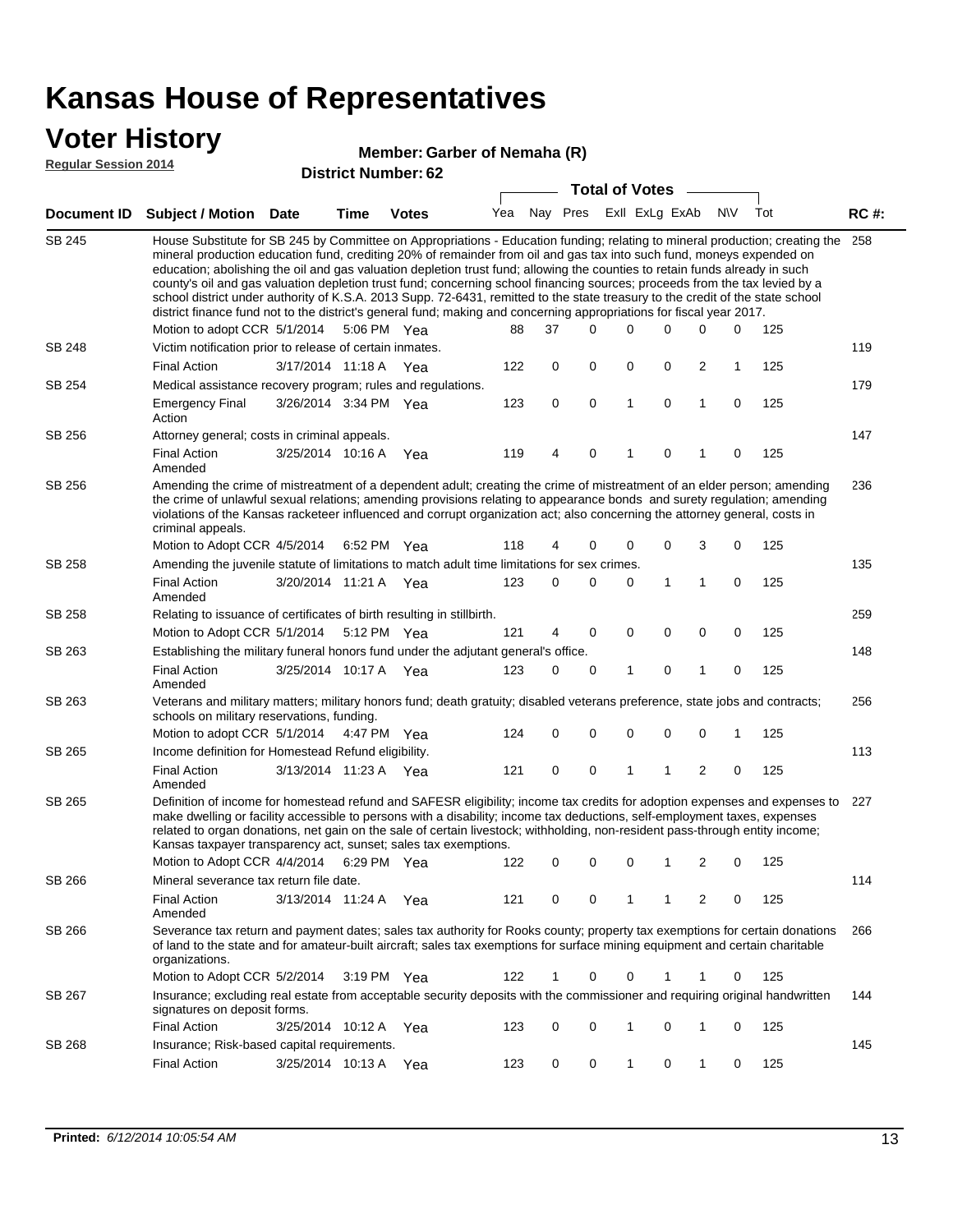### **Voter History**

**Regular Session 2014**

#### **Member: Garber of Nemaha (R)**

|               |                                                                                                                                                                                    |                       |      |              |     | <b>Total of Votes</b> |   |  |                |             |                |             |     |             |
|---------------|------------------------------------------------------------------------------------------------------------------------------------------------------------------------------------|-----------------------|------|--------------|-----|-----------------------|---|--|----------------|-------------|----------------|-------------|-----|-------------|
| Document ID   | <b>Subject / Motion Date</b>                                                                                                                                                       |                       | Time | <b>Votes</b> | Yea | Nay Pres              |   |  | Exll ExLg ExAb |             |                | <b>NV</b>   | Tot | <b>RC#:</b> |
| SB 271        | Amending the Kansas medicaid fraud control act.                                                                                                                                    |                       |      |              |     |                       |   |  |                |             |                |             |     | 176         |
|               | <b>Emergency Final</b><br><b>Action Amend</b>                                                                                                                                      | 3/26/2014 3:30 PM Yea |      |              | 123 | 0                     | 0 |  | 1              | 0           | 1              | 0           | 125 |             |
| SB 271        | Amending the Kansas medicaid fraud control act.                                                                                                                                    |                       |      |              |     |                       |   |  |                |             |                |             |     | 228         |
|               | Motion to Adopt CCR 4/4/2014 6:33 PM Yea                                                                                                                                           |                       |      |              | 122 | 0                     | 0 |  | 0              | 1           | 2              | 0           | 125 |             |
| SB 272        | Eliminating the 3% limit on controlled shooting area acreage in a county.                                                                                                          |                       |      |              |     |                       |   |  |                |             |                |             |     | 149         |
|               | <b>Final Action</b>                                                                                                                                                                | 3/25/2014 10:19 A Yea |      |              | 123 | 0                     | 0 |  | 1              | 0           | 1              | 0           | 125 |             |
| SB 273        | House Substitute for SB 273 by Committee on Transportation †Commercial vehicles; regulation and registration thereof.                                                              |                       |      |              |     |                       |   |  |                |             |                |             |     | 168         |
|               | Final Action Sub Bill 3/26/2014 11:00 A Yea<br>Amended                                                                                                                             |                       |      |              | 122 | 1                     | 0 |  | 1              | 0           | 1              | 0           | 125 |             |
| SB 273        | Regulation of commercial motor vehicles; exemption from rules and regulations of the Kansas corporation commission.                                                                |                       |      |              |     |                       |   |  |                |             |                |             |     | 265         |
|               | Motion to Adopt CCR 5/2/2014 3:10 PM Yea                                                                                                                                           |                       |      |              | 101 | 22                    | 0 |  | 0              | 1           | 1              | 0           | 125 |             |
| SB 274        | Political action committees, legislative leadership.                                                                                                                               |                       |      |              |     |                       |   |  |                |             |                |             |     | 169         |
|               | <b>Final Action</b><br>Amended                                                                                                                                                     | 3/26/2014 11:01 A Yea |      |              | 108 | 15                    | 0 |  | -1             | 0           | 1              | 0           | 125 |             |
| SB 278        | Establishing the state board of veterinary examiners within the animal health division of the Kansas department of agriculture<br>for a two-year period.                           |                       |      |              |     |                       |   |  |                |             |                |             |     | 127         |
|               | <b>Final Action</b>                                                                                                                                                                | 3/19/2014 11:24 A     |      | Yea          | 122 | 0                     | 0 |  | 0              | 1           | 2              | 0           | 125 |             |
| SB 284        | Amending the Kansas 911 act.                                                                                                                                                       |                       |      |              |     |                       |   |  |                |             |                |             |     | 124         |
|               | <b>Final Action</b>                                                                                                                                                                | 3/17/2014 11:24 A     |      | Yea          | 121 | 2                     | 0 |  | 0              | $\mathbf 0$ | $\overline{2}$ | 0           | 125 |             |
| SB 285        | Optometrists; prohibition against limiting payment for covered services to insurance plan amounts.                                                                                 |                       |      |              |     |                       |   |  |                |             |                |             |     | 150         |
|               | <b>Final Action</b><br>Amended                                                                                                                                                     | 3/25/2014 10:20 A Yea |      |              | 123 | 0                     | 0 |  | $\mathbf 1$    | 0           | 1              | 0           | 125 |             |
| SB 286        | Extending sunset date on certain agriculture fees from July 1, 2015, to July 1, 2019.                                                                                              |                       |      |              |     |                       |   |  |                |             |                |             |     | 151         |
|               | <b>Final Action</b><br>Amended                                                                                                                                                     | 3/25/2014 10:23 A     |      | Nay          | 76  | 47                    | 0 |  | $\mathbf{1}$   | 0           | 1              | $\mathbf 0$ | 125 |             |
| SB 286        | Agriculture; extending sunset date on certain agriculture fees from July 1, 2015, to July 1, 2018; national day of the cowboy;<br>establishing the local food and farm task force. |                       |      |              |     |                       |   |  |                |             |                |             |     | 264         |
|               | Motion to adopt CCR 5/2/2014 3:04 PM Nay                                                                                                                                           |                       |      |              | 102 | 21                    | 0 |  | 0              | $\mathbf 1$ | 1              | 0           | 125 |             |
| SB 306        | Modernizing certain insurance laws to allow use of additional investments.                                                                                                         |                       |      |              |     |                       |   |  |                |             |                |             |     | 173         |
|               | <b>Emergency Final</b><br>Action                                                                                                                                                   | 3/26/2014 3:26 PM Yea |      |              | 123 | 0                     | 0 |  | 1              | $\mathbf 0$ | 1              | 0           | 125 |             |
| <b>SB 308</b> | Updating the Kansas no-call act.                                                                                                                                                   |                       |      |              |     |                       |   |  |                |             |                |             |     | 138         |
|               | <b>Final Action</b>                                                                                                                                                                | 3/21/2014 10:15 A     |      | Yea          | 117 | 0                     | 0 |  | 0              | 1           | 6              | 1           | 125 |             |
| SB 309        | Health insurance coverage for qualified professional associations.                                                                                                                 |                       |      |              |     |                       |   |  |                |             |                |             |     | 182         |
|               | <b>Emergency Final</b><br>Action                                                                                                                                                   | 3/26/2014 3:38 PM Yea |      |              | 122 | 1                     | 0 |  | $\mathbf{1}$   | 0           | 1              | $\mathbf 0$ | 125 |             |
| SB 310        | Grand juries; crimes to consider; amendment of indictment.                                                                                                                         |                       |      |              |     |                       |   |  |                |             |                |             |     | 180         |
|               | <b>Emergency Final</b><br>Action                                                                                                                                                   | 3/26/2014 3:35 PM Yea |      |              | 122 | 1                     | 0 |  | 1              | 0           | 1              | 0           | 125 |             |
| SB 311        | Increasing the noneconomic damages cap and changing rules related to expert evidence.                                                                                              |                       |      |              |     |                       |   |  |                |             |                |             |     | 142         |
|               | <b>Final Action</b><br>Amended                                                                                                                                                     | 3/24/2014 10:17 A Yea |      |              | 119 | 3                     | 0 |  | 0              | 0           | 3              | 0           | 125 |             |
| SB 311        | Increasing the noneconomic damages cap, changing rules related to expert evidence and repealing statutes pertaining to<br>collateral source benefits.                              |                       |      |              |     |                       |   |  |                |             |                |             |     | 203         |
|               | Motion to adopt CCR 4/3/2014 6:15 PM Yea                                                                                                                                           |                       |      |              | 120 | 4                     | 0 |  | 0              | 0           | 1              | 0           | 125 |             |
| SB 321        | Return of premiums separate from notice of denial of coverage.                                                                                                                     |                       |      |              |     |                       |   |  |                |             |                |             |     | 146         |
|               | <b>Final Action</b>                                                                                                                                                                | 3/25/2014 10:15 A Yea |      |              | 123 | 0                     | 0 |  | 1              | 0           | 1              | 0           | 125 |             |
| SB 329        | Clarifying court orders relating to parents in juvenile offender cases.<br><b>Final Action</b><br>Amended                                                                          | 3/20/2014 11:23 A Yea |      |              | 123 | 0                     | 0 |  | 0              | 1           | 1              | 0           | 125 | 136         |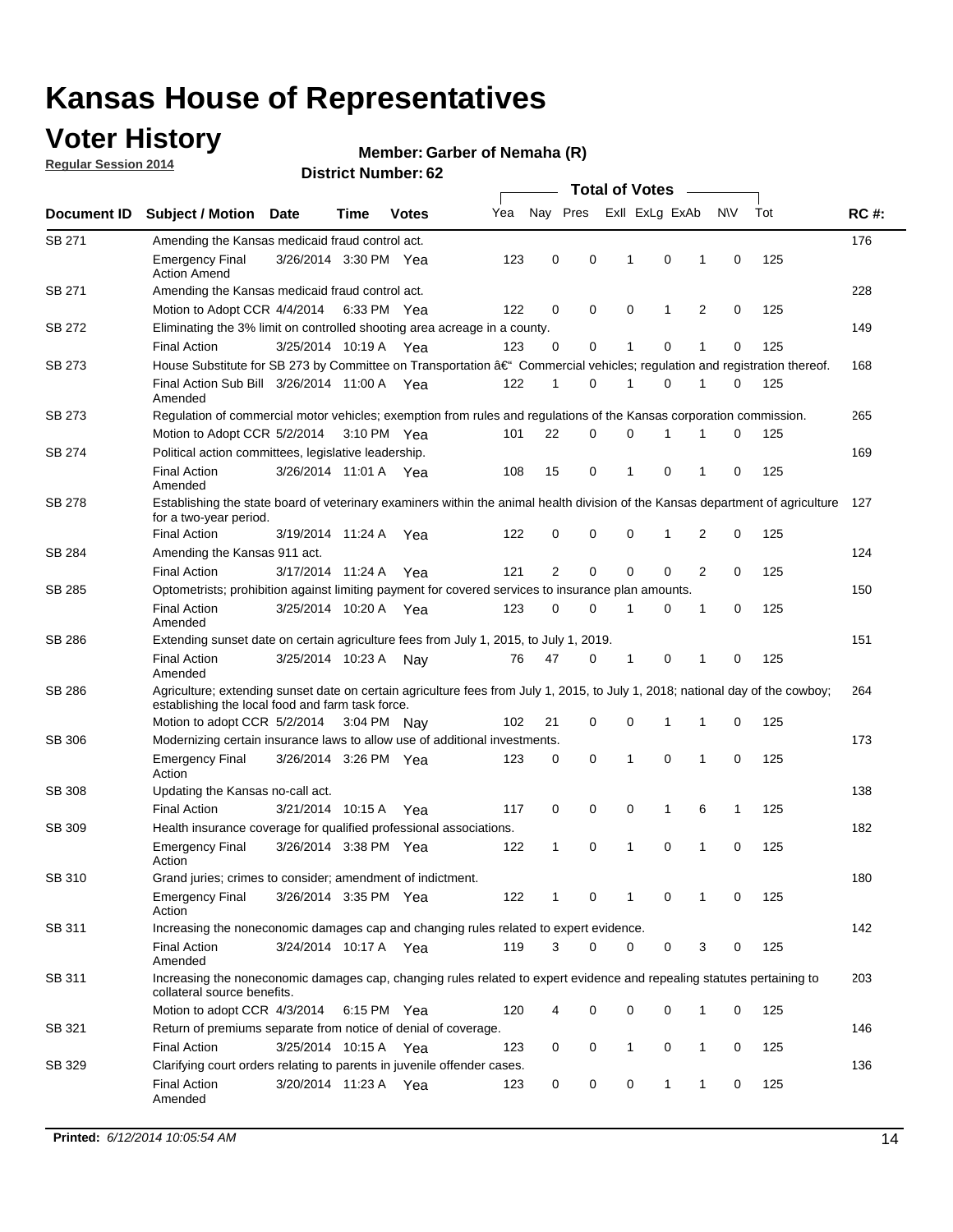### **Voter History**

**Regular Session 2014**

#### **Member: Garber of Nemaha (R)**

|                    | <b>Total of Votes</b>                                                                                                                                              |                       |             |              |     |             |   |              |                |                |             |     |             |
|--------------------|--------------------------------------------------------------------------------------------------------------------------------------------------------------------|-----------------------|-------------|--------------|-----|-------------|---|--------------|----------------|----------------|-------------|-----|-------------|
| <b>Document ID</b> | <b>Subject / Motion Date</b>                                                                                                                                       |                       | Time        | <b>Votes</b> | Yea | Nay Pres    |   |              | Exll ExLg ExAb |                | N\V         | Tot | <b>RC#:</b> |
| SB 329             | Clarifying court orders relating to parents in juvenile offender cases and changing the statute of limitations on certain juvenile<br>offenses.                    |                       |             |              |     |             |   |              |                |                |             |     | 242         |
|                    | Motion to adopt CCR 4/30/2014 3:23 PM Yea                                                                                                                          |                       |             |              | 122 | $\mathbf 1$ | 0 | 1            | 1              | 0              | 0           | 125 |             |
| <b>SB 344</b>      | Special permits, oversized loads, transportation of hay or feed stuffs.                                                                                            |                       |             |              |     |             |   |              |                |                |             |     | 152         |
|                    | <b>Final Action</b><br>Amended                                                                                                                                     | 3/25/2014 10:24 A     |             | Yea          | 122 | 1           | 0 | 1            | 0              | $\mathbf 1$    | 0           | 125 |             |
| SB 349             | Boiler safety act; deputy inspectors.                                                                                                                              |                       |             |              |     |             |   |              |                |                |             |     | 128         |
|                    | <b>Final Action</b><br>Amended                                                                                                                                     | 3/19/2014 11:25 A     |             | Yea          | 119 | 3           | 0 | 0            | 1              | $\overline{2}$ | $\mathbf 0$ | 125 |             |
| SB 349             | Board of technical professions; recodification of professions and scope of practice, other; boiler safety act, deputy<br>inspectors.                               |                       |             |              |     |             |   |              |                |                |             |     | 215         |
|                    | Motion to Adopt CCR 4/4/2014                                                                                                                                       |                       | 10:02 A     | Nav          | 112 | 11          | 0 | 1            | 0              | 1              | 0           | 125 |             |
| SB 351             | Vehicle identification numbers; penalties; damages.                                                                                                                |                       |             |              |     |             |   |              |                |                |             |     | 153         |
|                    | <b>Final Action</b>                                                                                                                                                | 3/25/2014 10:25 A     |             | Yea          | 123 | 0           | 0 | 1            | 0              | $\mathbf{1}$   | 0           | 125 |             |
| SB 357             | Increasing the number of allowable hunter education deferrals.                                                                                                     |                       |             |              |     |             |   |              |                |                |             |     | 154         |
|                    | <b>Final Action</b><br>Amended                                                                                                                                     | 3/25/2014 10:26 A     |             | Yea          | 97  | 26          | 0 | 1            | 0              | $\mathbf{1}$   | 0           | 125 |             |
| SB 357             | Authorizing land purchases by the state; amending process state uses to address seized wildlife; increasing the number of<br>allowable hunter education deferrals. |                       |             |              |     |             |   |              |                |                |             |     | 275         |
|                    | Motion to Adopt CCR 5/2/2014                                                                                                                                       |                       | 7:53 PM Nay |              | 113 | 11          | 0 | 0            | 0              | -1             | 0           | 125 |             |
| SB 359             | Relating to asbestos-related liability.                                                                                                                            |                       |             |              |     |             |   |              |                |                |             |     | 177         |
|                    | <b>Emergency Final</b><br>Action                                                                                                                                   | 3/26/2014 3:32 PM Yea |             |              | 94  | 29          | 0 | 1            | $\mathbf 0$    | $\mathbf 1$    | $\mathbf 0$ | 125 |             |
| <b>SB 367</b>      | Creating the student data privacy act.                                                                                                                             |                       |             |              |     |             |   |              |                |                |             |     | 186         |
|                    | <b>Emergency Final</b><br><b>Action Amend</b>                                                                                                                      | 3/26/2014 3:43 PM Yea |             |              | 119 | 4           | 0 | 1            | 0              | -1             | 0           | 125 |             |
| SB 367             | Creating the student data privacy act.                                                                                                                             |                       |             |              |     |             |   |              |                |                |             |     | 245         |
|                    | Motion to adopt CCR 4/30/2014 3:41 PM Yea                                                                                                                          |                       |             |              | 123 | 0           | 0 | 1            | 1              | 0              | 0           | 125 |             |
| SB 371             | Amending employment security law regarding disposition of penalty funds and disclosure of confidential information.                                                |                       |             |              |     |             |   |              |                |                |             |     | 129         |
|                    | <b>Final Action</b>                                                                                                                                                | 3/19/2014 11:27 A Yea |             |              | 90  | 32          | 0 | 0            | 1              | 2              | 0           | 125 |             |
| <b>SB 372</b>      | Amending the shared work unemployment compensation program; layoff aversion.                                                                                       |                       |             |              |     |             |   |              |                |                |             |     | 155         |
|                    | <b>Final Action</b>                                                                                                                                                | 3/25/2014 10:28 A     |             | Yea          | 123 | 0           | 0 | $\mathbf{1}$ | 0              | $\mathbf{1}$   | 0           | 125 |             |
| SB 402             | Amending statutes related to the Kansas criminal justice information system committee.                                                                             |                       |             |              |     |             |   |              |                |                |             |     | 178         |
|                    | <b>Emergency Final</b><br>Action                                                                                                                                   | 3/26/2014 3:33 PM     |             | Yea          | 123 | 0           | 0 | 1            | 0              | $\mathbf{1}$   | 0           | 125 |             |
| SB 423             | Authorizing Department of Administration to sell Landon and Eisenhower state office buildings.                                                                     |                       |             |              |     |             |   |              |                |                |             |     | 233         |
|                    | <b>Final Action</b><br>Amended                                                                                                                                     | 4/5/2014              | 10:28 A     | Yea          | 66  | 55          | 0 | 0            | 0              | 4              | 0           | 125 |             |
| SB 424             | Amending the statutory requirements for a valid hospital lien.                                                                                                     |                       |             |              |     |             |   |              |                |                |             |     | 183         |
|                    | <b>Emergency Final</b><br>Action                                                                                                                                   | 3/26/2014 3:39 PM Yea |             |              | 115 | 8           | 0 | 1            | 0              | -1             | 0           | 125 |             |
| SCR 1618           | Substitute for SCR 1618 by Committee on Federal and State Affairs -- State constitutional amendment authorizing raffles.                                           |                       |             |              |     |             |   |              |                |                |             |     | 170         |
|                    | Final Action Sub Bill 3/26/2014 11:06 A                                                                                                                            |                       |             | Yea          | 102 | 19          | 2 | 1            | 0              | -1             | 0           | 125 |             |
| SCR 1620           | Port authority; creation in Stafford, Kansas.                                                                                                                      |                       |             |              |     |             |   |              |                |                |             |     | 234         |
|                    | <b>Final Action</b>                                                                                                                                                | 4/5/2014              | 10:29 A     | Yea          | 121 | 0           | 0 | 0            | 0              | 4              | 0           | 125 |             |